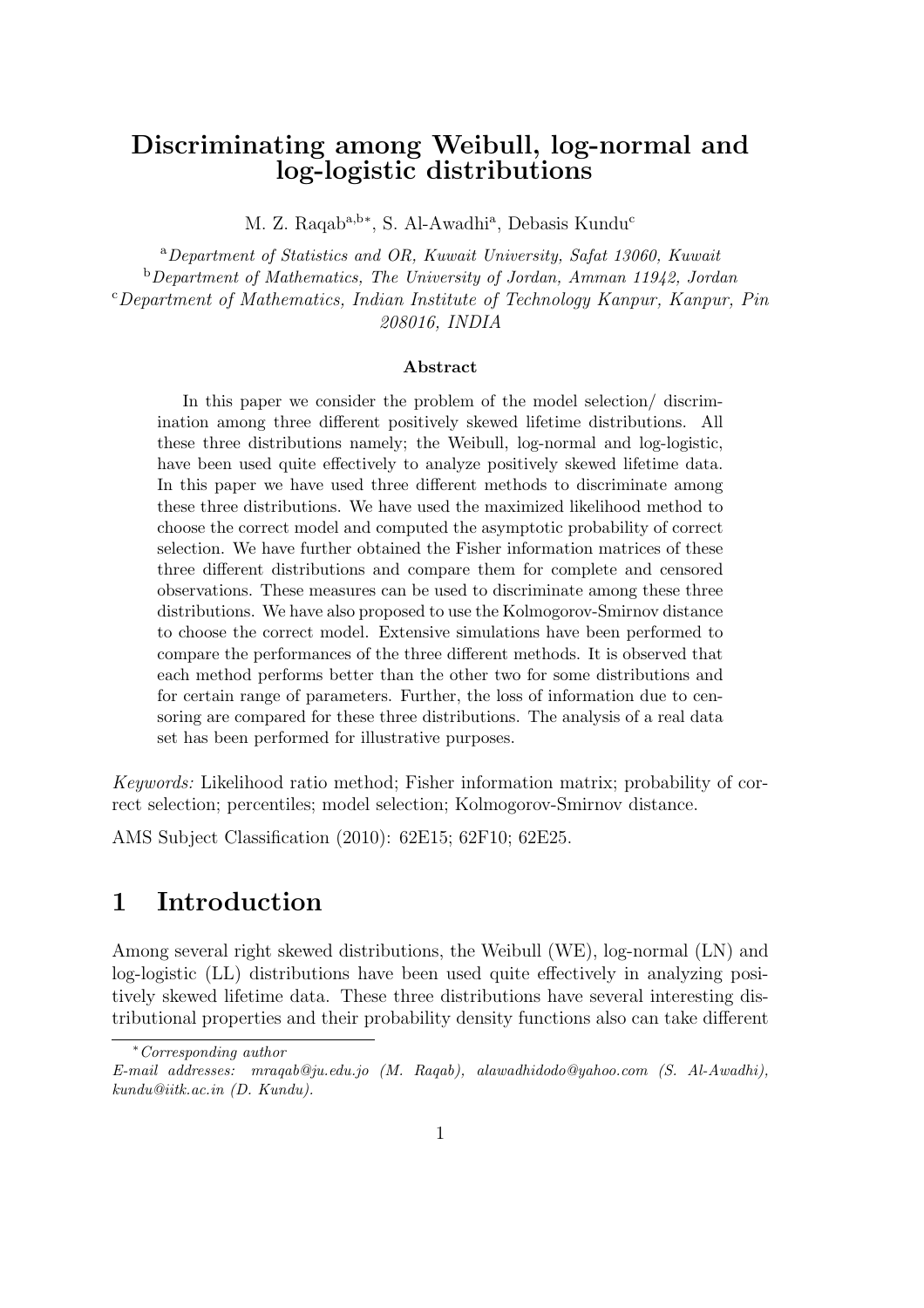shapes. For example, the WE distribution can have a decreasing or an unimodal probability density function (PDF), and a decreasing, a constant and an increasing hazard function, depending on the shape parameter. Similarly, the PDF of a LN density function is always unimodal and it has an inverted bathtub shaped hazard function. Moreover, the LL distribution has either a reversed J shaped or an unimodal PDF, and the hazard function of the LL distribution is either a decreasing or an inverted bathtub shaped. For further details about the distributional behaviors of these distributions, one may refer to Johnson et al. (1995).

Let us consider the following problem. Suppose  $\{x_1, \ldots, x_n\}$  is a random sample of size *n* from some unknown lifetime distribution function  $F(\cdot)$ , i.e.  $F(0-) = 0$ , and the preliminary data analysis suggests that it is coming from a positively skewed distribution. Hence, any one of the above three distributions can be used to analyze this data set. In this paper, we would like to explore among these WE, LN and LL distributions, which one fits the data 'best'. It can be observed that for certain ranges of the parameters, the corresponding PDFs or the cumulative distribution functions(CDFs) are very close to each other but can be quite different with respect to other characteristics. Before explaining this with an example let us introduce the following notations.

The WE distribution with the shape parameter  $\alpha > 0$  and scale parameter  $\lambda > 0$  will be denoted by  $WE(\alpha, \lambda)$ . The corresponding PDF and CDF for  $x > 0$ , are

$$
f_{WE}(x; \alpha, \lambda) = \alpha \lambda^{\alpha} x^{\alpha - 1} e^{-(\lambda x)^{\alpha}}
$$
 and  $F_{WE}(x; \alpha, \lambda) = 1 - e^{-(\lambda x)^{\alpha}}$ ,

respectively. The LN distribution is denoted by  $LN(\sigma, \beta)$  with the shape parameter  $\sigma > 0$  and scale parameter  $\beta > 0$ . The PDF and CDF of this distribution for  $x > 0$ , can be written as

$$
f_{LN}(x; \sigma, \beta) = \frac{1}{\sqrt{2\pi} \sigma x} e^{-\frac{1}{2\sigma^2} (\ln x - \ln \beta)^2}
$$

and

$$
F_{LN}(x;\sigma,\beta) = \Phi(\frac{\ln x - \ln \beta}{\sigma}) = \frac{1}{2} + \frac{1}{2} Erf(\frac{\ln x - \ln \beta}{\sqrt{2} \sigma}),
$$

respectively, where  $\Phi(.)$  is the CDF of a standard normal distribution with  $Erf(x)$  =  $2\Phi(\sqrt{2} x) - 1$ . The PDF and CDF of the LL distribution, denoted by  $LL(\gamma, \xi)$ , with the shape parameter  $\gamma > 0$  and scale parameter  $\xi > 0$ , for  $x > 0$ , are

$$
f_{LL}(x; \gamma, \xi) = \frac{1}{\gamma x} \frac{e^{\frac{(\ln x - \ln \xi)}{\gamma}}}{(1 + e^{\frac{(\ln x - \ln \xi)}{\gamma}})^2} \quad \text{and} \quad F_{LL}(x; \gamma, \xi) = 1 - \frac{1}{1 + e^{\frac{(\ln x - \ln \xi)}{\gamma}}},
$$

respectively.

In Figure 1, we have plotted the CDFs of WE $(4.18,0.56)$ , LN $(0.27,1.60)$  and LL(0.16,1.60). It is clear from Figure 1 that all the CDFs are very close to each other. Therefore, if the data are coming from any one of these three distributions, the other two distributions can easily be used to analyze this data set. Although, these three CDFs are quite close to each other, the hazard functions of the above three distribution functions, see Figure 2, are completely different. Moreover, the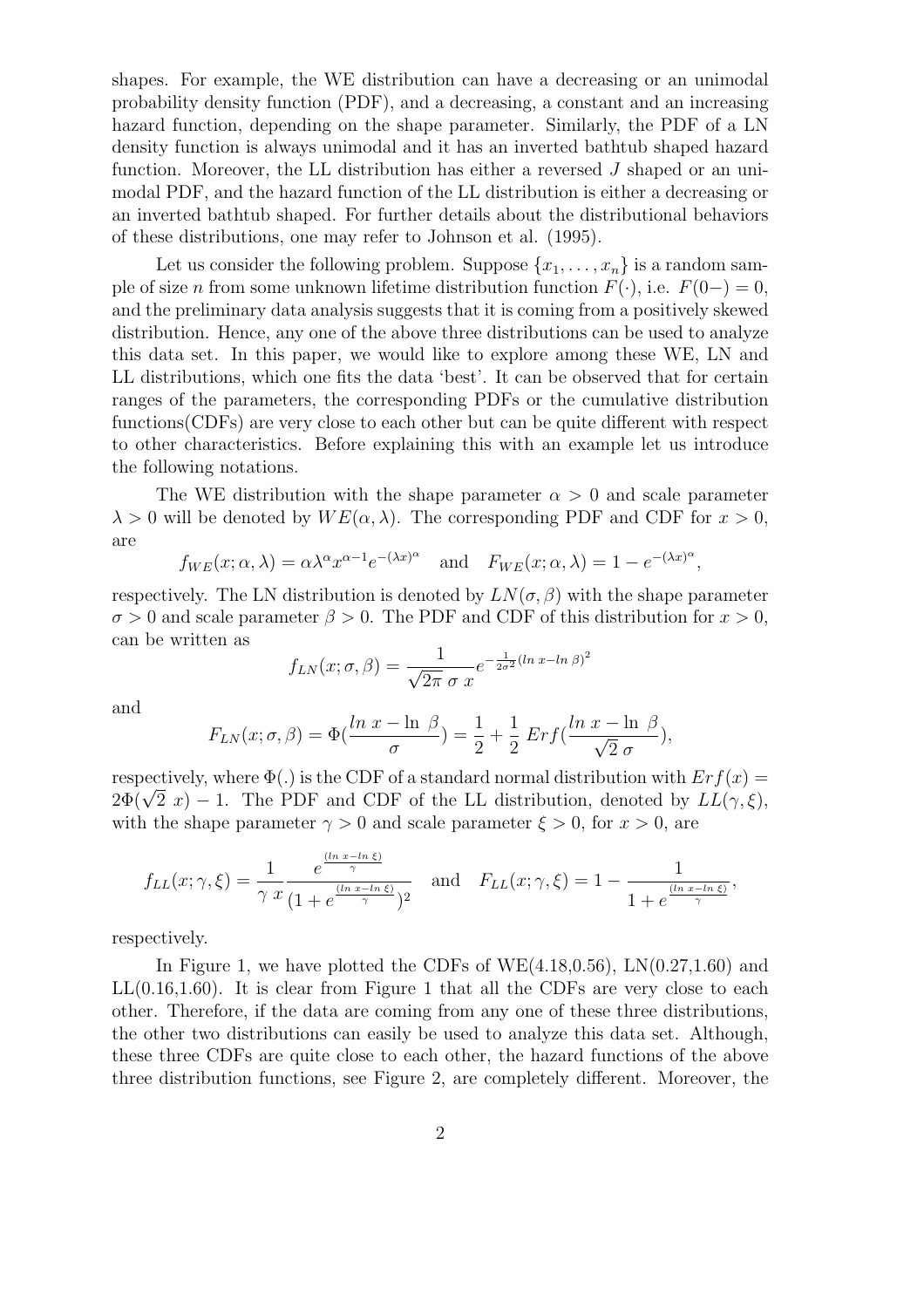

Figure 1: The CDFs of WE(4.18,0.56), LN(0.27,1.60) and LL(0.16,1.60).

5-th percentile points of WE(4.18,0.56), LN(0.27,1.60) and LL(0.16,1.60), are 0.8779, 1.1655 and 1.0053, respectively. Clearly, the 5-th percentile points of these three distributions are also significantly different. On the other hand if we choose the correct model based on the maximized likelihood ratio (the details will be explained later), and the data are obtained from a LL distribution, then the probability of correct selection (PCS) for different sample sizes are presented in Table 1. It can be seen that the PCS is as small as only 0.33 when the sample size is 20. Therefore, it is clear that choosing the correct model is a challenging problem, particularly when the sample size is small.



Figure 2: The hazard functions of WE(4.18,0.56), LN(0.27,1.60) and LL(0.16,1.60).

It is clear that choosing the correct model is an important problem as the effect of mis-classification can be quite severe as we have seen in case of the hazard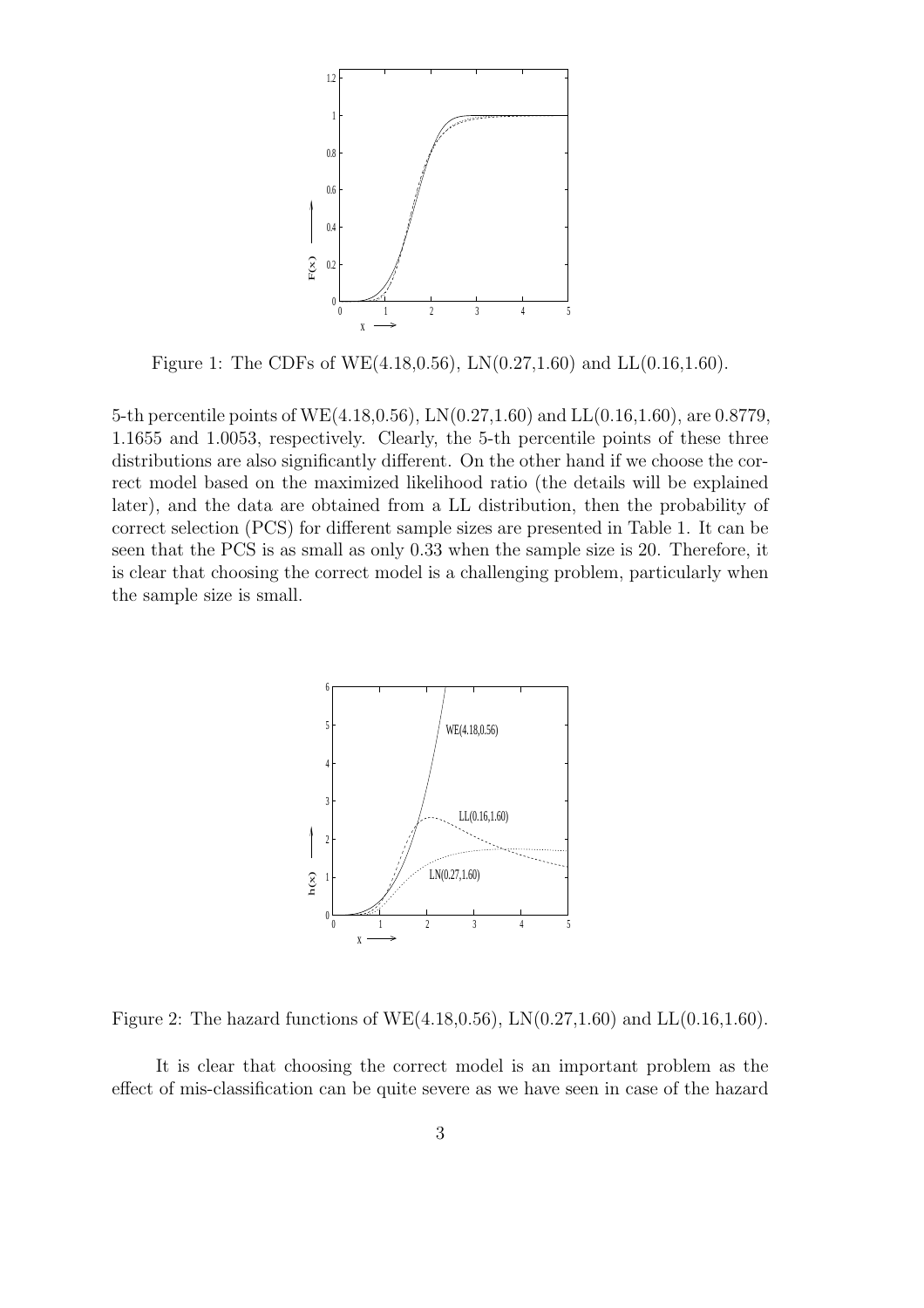Table 1: PCS based on Monte Carlo simulations using ratio of maximized likelihood

| Sample size | 20 | 30 | $50\,$ | 100                                                 | 500 |
|-------------|----|----|--------|-----------------------------------------------------|-----|
| <b>PCS</b>  |    |    |        | $0.330 \mid 0.390 \mid 0.525 \mid 0.668 \mid 0.982$ |     |

function or for the percentile points. This issue would be more crucial when the sample sizes are small or even moderate. Therefore, the discrimination problem between different distributions received a considerable attention in the last few decades.

Cox (1962) first addressed the problem of discriminating between the LN and the exponential distributions based on the likelihood function and derived the asymptotic distribution of the likelihood ratio test statistic. Since then extensive work has been done in discriminating among different distributions. Some of the recent work regarding discriminating between different lifetime distributions can be found in Alshunnar et al.(2010), Pakyari (2012), Elsherpieny et al. (2013), Sultan and Al-Moisheer (2013), Ahmad et al. (2016) and the references cited therein. Although, extensive work has been done in discriminating between two distributions not much work has been done when more than two distributions are present, except the work of Marshall et al. (2001) and Dey and Kundu (2009). Moreover, most of the work till today are based on the likelihood ratio test.

The aim of this paper is two fold. First of all we derive the Fisher information matrices of these three distributions and obtain different Fisher information measures both for the complete and censored samples. We also provide the loss of information due to truncation for these three different distributions. It is observed that the Fisher information measure can be used in discriminating purposes. Our second aim of this paper is to compare three different methods namely (i) the method based on the Fisher information measures, (ii) the method based on the likelihood ratio and (iii) the method based on the Kolmogorov-Smirnov distance, in discriminating among these three different distributions. We perform extensive simulation experiments to compare different methods for different sample sizes and for different parameter values. It is observed that the performance of each method depends on the true underlying distribution and the set of parameter values.

Rest of the paper is organized as follows. In Section 2, we derive the Fisher information measures for complete sample for all the three cases and show that how they can be used for discrimination purposes. In Section 3, we provide the discrimination procedure based on likelihood ratio statistics and derive their asymptotic properties. Monte Carlo simulation results are presented in Section 4. In Section 5, we provide the Fisher information measures for censored samples and the loss of information due to truncation. The analysis of a data set is presented in Section 6, and finally we conclude the paper in Section 7.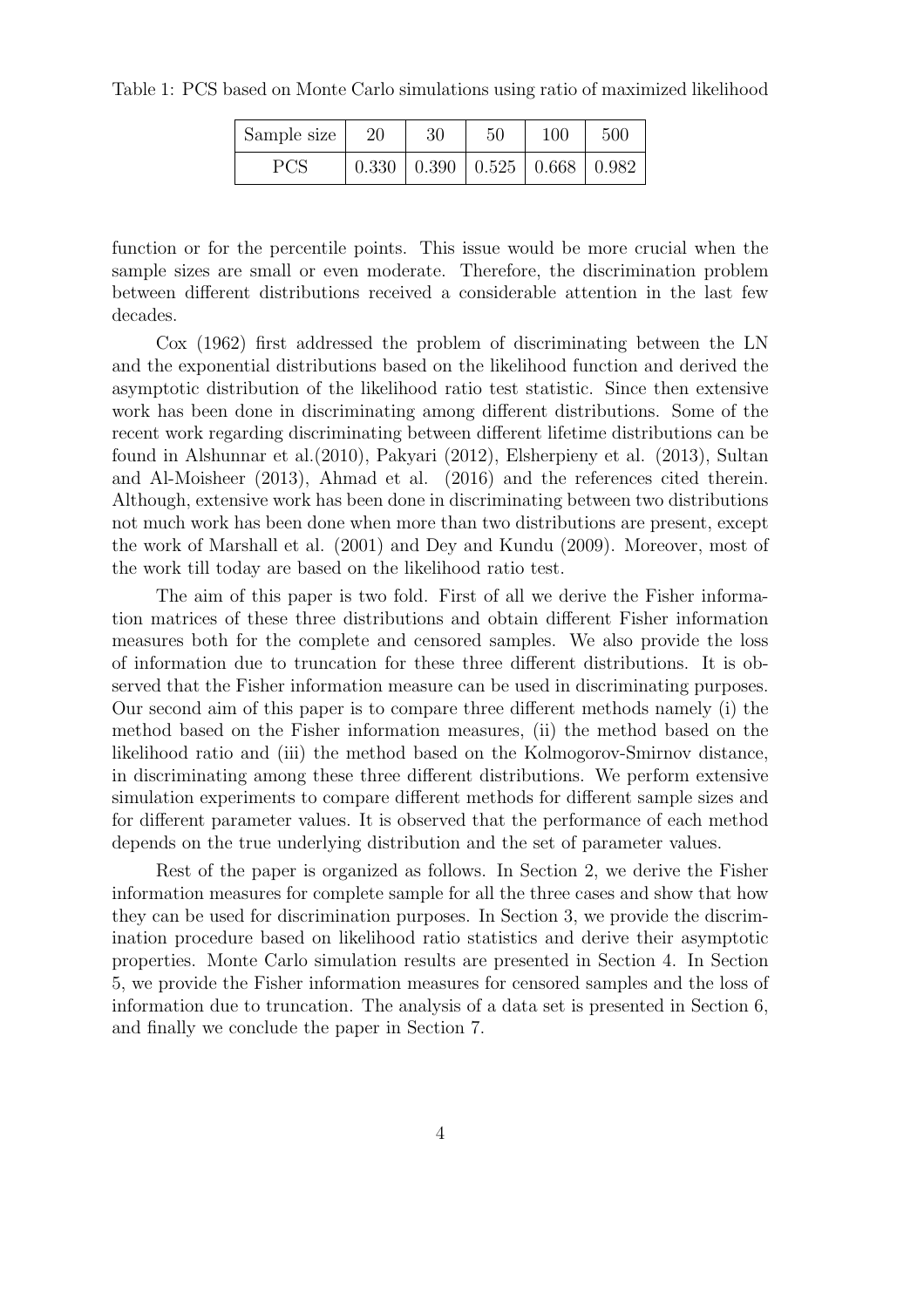### 2 FI measure for complete sample

Let  $X > 0$  be a continuous random variable with PDF and CDF as  $f(x; \theta)$  and  $F(x; \theta)$ , respectively, where  $\theta = (\theta_1, \theta_2)$  is a vector parameter. Under the standard regularity conditions, see Lehmann(1991), the FI matrix for the parameter vector  $\boldsymbol{\theta}$  is

$$
I(\boldsymbol{\theta}) = E\left(\begin{bmatrix} \frac{\partial}{\partial \theta_1} \ln f(X; \boldsymbol{\theta}) \\ \frac{\partial}{\partial \theta_2} \ln f(X; \boldsymbol{\theta}) \end{bmatrix} \begin{bmatrix} \frac{\partial}{\partial \theta_1} \ln f(X; \boldsymbol{\theta}) & \frac{\partial}{\partial \theta_2} \ln f(X; \boldsymbol{\theta}) \end{bmatrix}\right).
$$

In this section, we present the FI measures for the WE, LN and LL distributions based on a complete data. The FI matrices of WE and LN (see, for example, Alshunnar et al. (2010) and Ahmad et al. (2016)) can be described as follows:

$$
I_W(\alpha, \lambda) = \begin{pmatrix} f_{11W} & f_{12W} \\ f_{21W} & f_{22W} \end{pmatrix}
$$
 and  $I_N(\sigma^2, \beta) = \begin{pmatrix} f_{11N} & f_{12N} \\ f_{21N} & f_{22N} \end{pmatrix}$ ,

where

$$
f_{11W} = \frac{1}{\alpha^2} (\psi'(1) + \psi^2(2)),
$$
  $f_{12W} = f_{21W} = \frac{1}{\lambda} (1 + \psi(1)),$   $f_{22W} = \frac{\alpha^2}{\lambda^2},$ 

and

$$
f_{11N} = \frac{2}{\sigma^2}
$$
,  $f_{12N} = f_{21N} = 0$ ,  $f_{22N} = \frac{1}{\beta^2 \sigma^2}$ .

Here  $\psi(x) = \Gamma'(x)/\Gamma(x)$  and  $\psi'(x)$  are the psi(or digamma) and tri-gamma functions, respectively, with  $\Gamma(.)$  being the complete gamma function. The FI matrix for LL distribution based on a complete data in terms of the parameters  $\gamma$  and  $\xi$  is presented in Theorem 1 given below. The proof can be seen easily via differentiation techniques and straight-forward algebra.

Theorem 1: *The FI matrix for the LL distribution is*

$$
I_L(\gamma, \xi) = \begin{pmatrix} f_{11L} & f_{12L} \\ f_{21L} & f_{22L} \end{pmatrix},
$$

*where*

$$
f_{11L} = \frac{1}{3\gamma^2} \left( 1 + \frac{\pi^2}{3} \right)
$$
,  $f_{22L} = \frac{1}{3\gamma^2 \xi^2}$ , and  $f_{12L} = f_{21L} = 0$ .

Proof: See in the Appendix.

In the arguments similar to the E-optimality of the design of experiment problems, we consider the trace of the FI matrix as a measure of the total information in the data about the parameters involved in a specific model. For example, the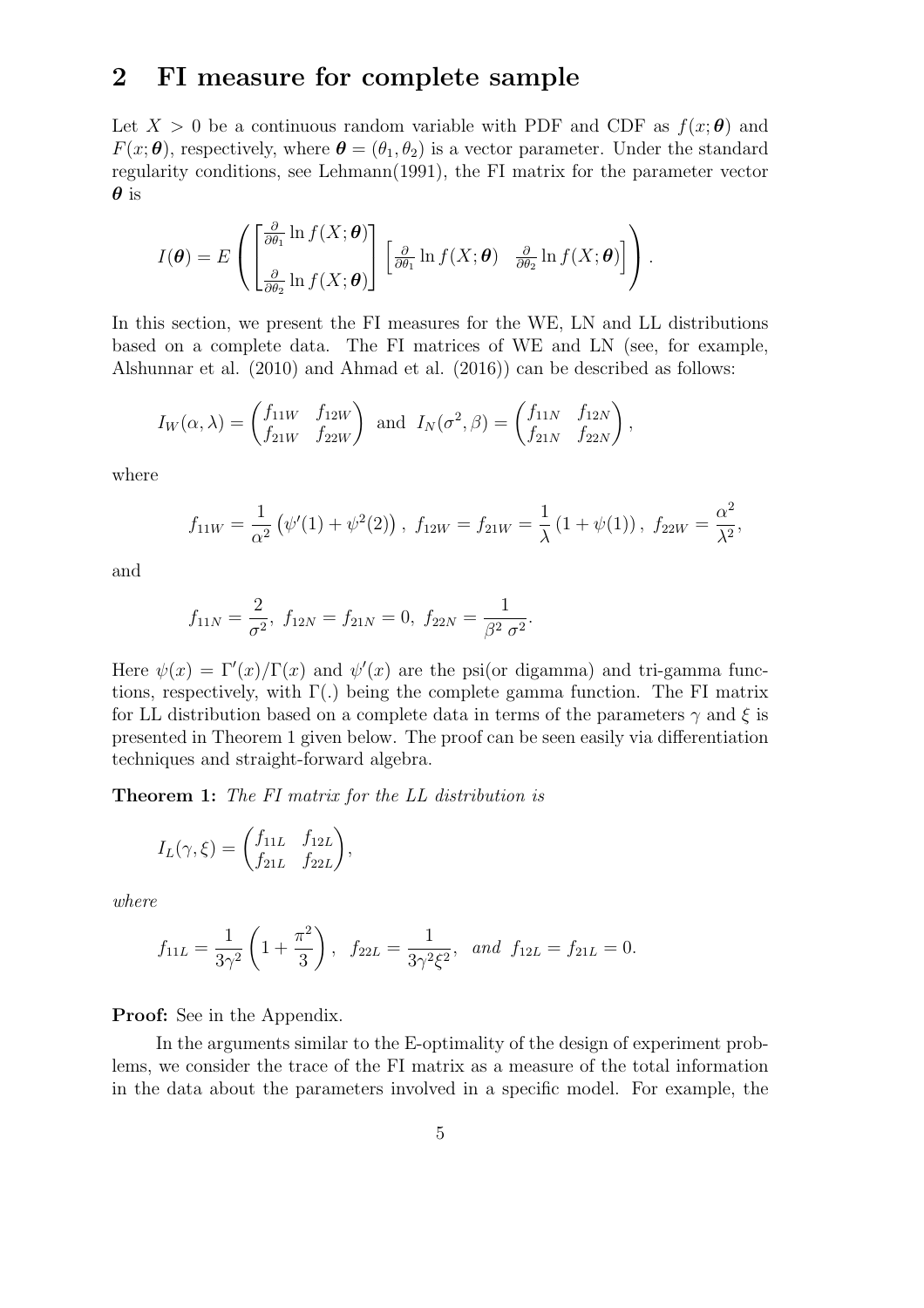trace of the FI matrix of the WE distribution is the sum of the information measure of  $\alpha$  when  $\lambda$  is known and  $\lambda$  when  $\alpha$  is known. The traces of the FI matrix of the LN and LL are defined similarly. In spite of the fact that the shape and scale parameters are essential tools in many distributional properties, these parameters do not characterize the same prominent distributional features of the corresponding distributions. For comparison purposes of distributional characteristics of the three distributions, we evaluate the asymptotic variances of the percentile estimators for these distributions. In our case, the the p-th  $(0 < p < 1)$  percentiles of the WE, LN and LL distributions are respectively,

$$
P_{WE}(\alpha,\lambda) = \frac{1}{\lambda} \left( -\ln(1-p) \right)^{1/\alpha}, \ P_{LN}(\beta,\sigma) = \beta e^{\sigma \Phi^{-1}(p)}, \ P_{LL}(\gamma,\xi) = \xi \left( \frac{p}{1-p} \right)^{\gamma}.
$$

Therefore,  $Var_{WE}(p)$ ,  $Var_{LN}(p)$ ,  $Var_{LL}(p)$ , the asymptotic variances of the logarithm of the p-th percentile estimators of the WE, LN and LL distributions, respectively, can be written as follows:

$$
Var_{WE}(p) = \begin{bmatrix} \frac{\partial \ln P_{WE}}{\partial \alpha} & \frac{\partial \ln P_{WE}}{\partial \lambda} \end{bmatrix} \begin{bmatrix} f_{11W} & f_{12W} \\ f_{21W} & f_{22W} \end{bmatrix}^{-1} \begin{bmatrix} \frac{\partial \ln P_{WE}}{\partial \alpha} \\ \frac{\partial \ln P_{WE}}{\partial \lambda} \end{bmatrix},\tag{1}
$$

$$
Var_{LN}(p) = \begin{bmatrix} \frac{\partial \ln P_{LN}}{\partial \sigma} & \frac{\partial \ln P_{LN}}{\partial \beta} \end{bmatrix} \begin{bmatrix} f_{11N} & f_{12N} \\ f_{21N} & f_{22N} \end{bmatrix}^{-1} \begin{bmatrix} \frac{\partial \ln P_{LN}}{\partial \sigma} \\ \frac{\partial \ln P_{LN}}{\partial \beta} \end{bmatrix},\tag{2}
$$

and

$$
Var_{LL}(p) = \begin{bmatrix} \frac{\partial \ln P_{LL}}{\partial \gamma} & \frac{\partial \ln P_{LL}}{\partial \xi} \end{bmatrix} \begin{bmatrix} f_{11L} & f_{12L} \\ f_{21L} & f_{22L} \end{bmatrix}^{-1} \begin{bmatrix} \frac{\partial \ln P_{L}}{\partial \gamma} \\ \frac{\partial \ln P_{L}}{\partial \xi} \end{bmatrix} . \tag{3}
$$

The asymptotic variances for the median or the 95-th percentile estimators of the three distributions can be used for comparison purposes. Using the average asymptotic variance with respect to probability measure  $W(.)$  proposed by Gupta and Kundu (2006), we compare the following measures:

$$
AV_{WE} = \int_0^1 Var_{WE}(p) \, dW(p), \, AV_{LN} = \int_0^1 Var_{LN}(p) \, dW(p),
$$

and

$$
AV_{LL} = \int_0^1 Var_{LL}(p) \, dW(p),
$$

where  $W(.)$  is a weighted function such that  $\int_0^1 W(p) dp = 1$ . For more convenience, one may consider the average asymptotic variances of all percentile estimators, that is,  $W(p) = 1, 0 < p < 1$ .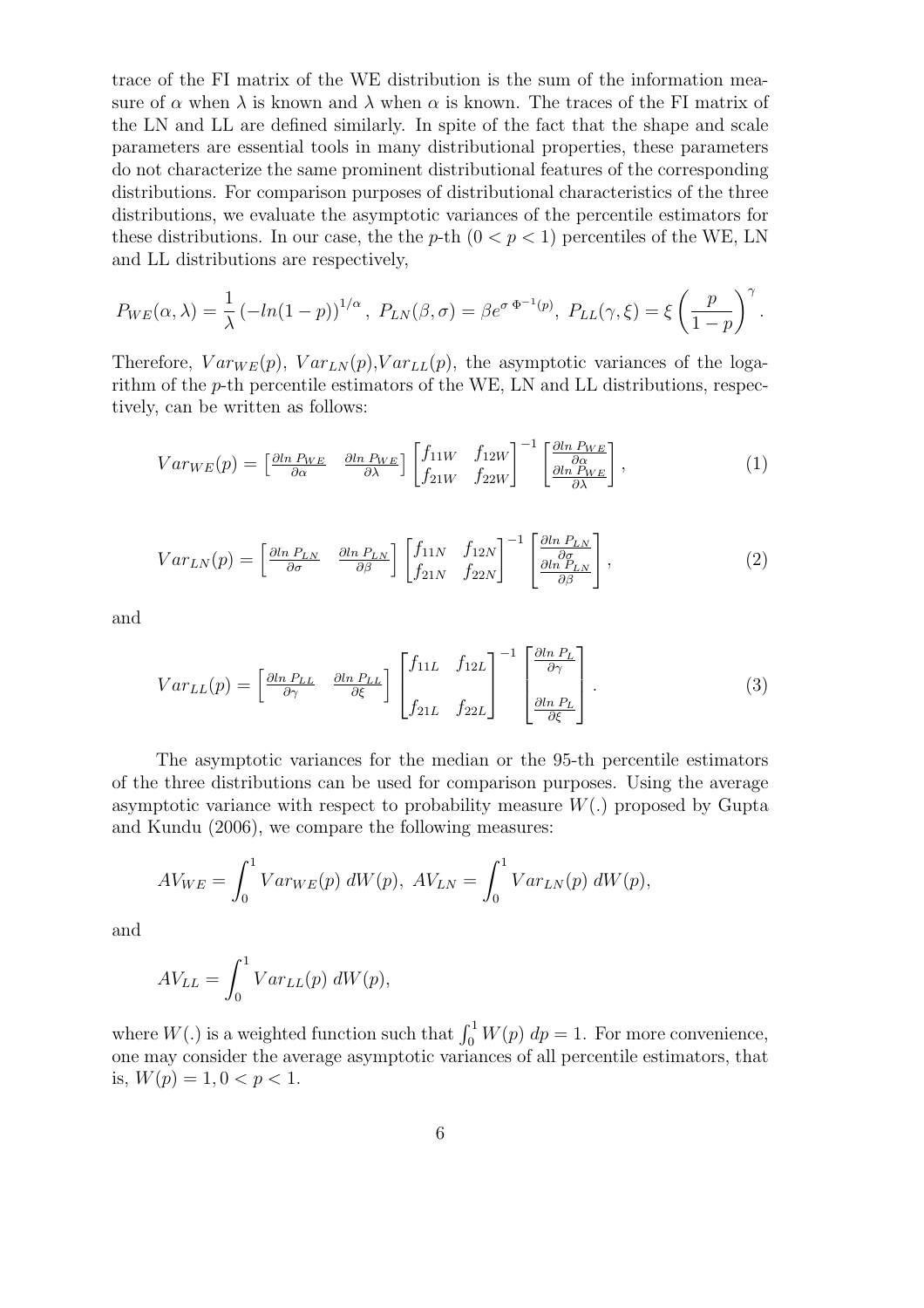To conduct a comparative study of the total information measure between any two distributions, we have to compute these measures at their closest values. One way to define the closeness (distance) between two distributions is to use the Kullback-Leibler (KL) distance (see, for example, White (1982, Theorem 1), Kundu and Manglick (2004)). For notational convenience, let  $\theta_1$  and  $\theta_2$  be the miss-classified parameters of  $F_1$  distribution for given  $\delta_1$  and  $\delta_2$  of  $F_2$  distribution so that  $F_1(\tilde{\theta}_1, \tilde{\theta}_2)$  is closest to  $F_2(\delta_1, \delta_2)$  in terms of the Kullback-Leibler distance. Lemma 1 below provides the estimates of the parameters where any two distributions among WE, LN and LL are closest to each other. Further, the maximum likelihood estimates (MLEs) of  $\theta_1$  and  $\theta_2$  are denoted by  $\hat{\theta_1}$  and  $\hat{\theta_2}$ .

### Lemma 1 [Kundu and Manglick (2004)]:

*(i) If the the underlying distribution is WE(*α, λ*), then the closest LN distribution in terms of KL distance is*  $LN(\tilde{\sigma}, \beta)$ *, where* 

$$
\tilde{\sigma} = \frac{\sqrt{\psi'(1)}}{\alpha}, \text{ and } \tilde{\beta} = \frac{1}{\lambda} e^{\frac{\psi(1)}{\alpha}}.
$$
 (4)

*(ii)* If  $LN(\sigma, \beta)$  *is the valid distribution then the closest WE distribution in terms of KL distance is*  $WE(\tilde{\alpha}, \lambda)$  *such that* 

$$
\tilde{\alpha} = \frac{1}{\sigma}, \text{ and } \tilde{\lambda} = \frac{1}{\beta} e^{\frac{-\sigma}{2}}.
$$
\n
$$
(5)
$$

### Lemma 2 [Dey and Kundu (2009)]:

*(i) Under the assumption that the data are coming from*  $LN(\sigma, \beta)$  *and for*  $n \to \infty$ *, we have*  $\hat{\gamma} \rightarrow \tilde{\gamma}$ *, a.s., and*  $\hat{\xi} \rightarrow \tilde{\xi}$ *, a.s., where* 

$$
E_{LN}\left(ln\ f_{LL}(X;\tilde{\gamma},\tilde{\xi})\right)=\max_{\gamma,\xi}E_{LN}\left(ln\ f_{LL}(X;\gamma,\xi)\right).
$$

*(ii)Under the assumption that the data are from*  $LL(\gamma, \xi)$ *, we have the following results as*  $n \to \infty$ *,*  $\hat{\sigma} \to \tilde{\sigma}$ *, a.s., and*  $\hat{\beta} \to \tilde{\beta}$ *, a.s., where* 

$$
E_{LL}\left(ln\ f_{LN}(X;\tilde{\sigma},\tilde{\beta})\right)=\max_{\sigma,\beta}E_{LL}\left(ln\ f_{LN}(X;\sigma,\beta)\right).
$$

In fact, Dey and Kundu (2009) have shown that for  $\sigma = \beta = 1$ ,  $E_{LN}(ln f_{LL}(X; \gamma, \xi))$ is maximized when  $\tilde{\gamma} = 0.5718$  and  $\tilde{\xi} = 1$ , while when  $\gamma = \xi = 1$ , the maximization of  $E_{LL}(ln f_{LN}(X;\sigma,\beta))$  occurs at  $\tilde{\sigma} = \sqrt{3}$  and  $\tilde{\beta} = 1$ . In general if the data are coming from  $LN(\sigma, \beta)$ , then  $\tilde{\gamma}$  and  $\tilde{\xi}$  can be obtained by maximizing

$$
E_{LN}(ln f_{LL}(X; \gamma, \xi) = E_{LN} \left\{ -ln \gamma + \frac{ln X - ln \xi}{\gamma} - 2ln \left( 1 + e^{\frac{ln X - ln \xi}{\gamma}} \right) \right\}
$$
  
= 
$$
-ln \gamma + \frac{ln \beta - ln \xi}{\gamma} - 2E_N \left[ ln \left( 1 + \left( \frac{\beta}{\xi} \right)^{\frac{1}{\gamma}} e^{\frac{\sigma}{\gamma} X} \right) \right],
$$

where  $E_N(.)$  stands for the expectation under standard normal distribution. They do not have explicit forms and they need to be obtained numerically.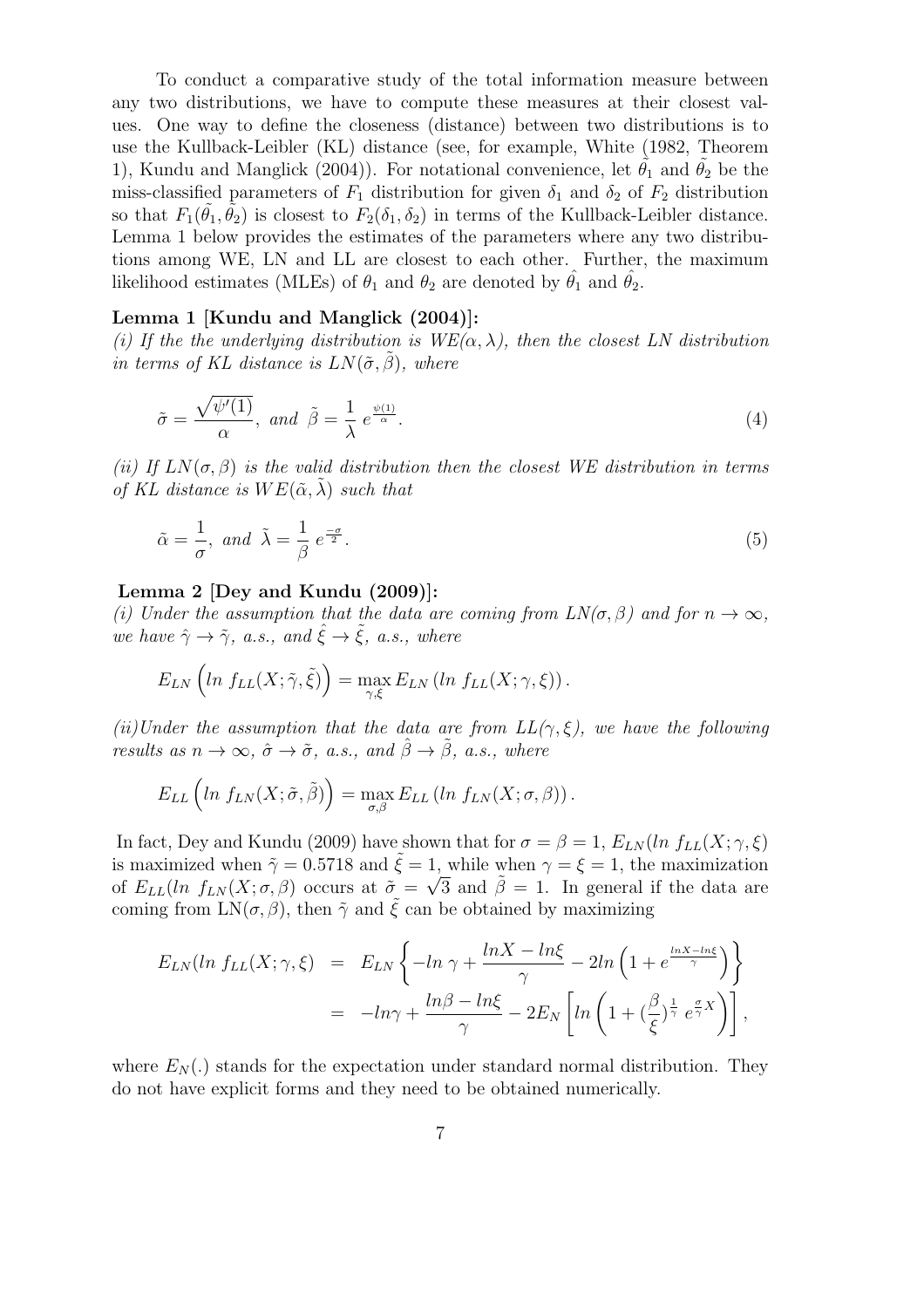To obtain  $\tilde{\sigma}$  and  $\tilde{\beta}$  such that  $LL(\gamma, \xi)$  is closest to  $LN(\tilde{\sigma}, \tilde{\beta})$ , we have to maximize

$$
E_{LL}(ln f_{LN}(X;\sigma,\beta)) = -\frac{ln(2\pi)}{2} - ln \sigma - E_{LL}(ln X) - \frac{1}{2\sigma^2} E_{LL} (ln X - ln \beta)^2.
$$

 $\sum_{j=1}^{\infty} z^j/j$ , it readily follows It is easily seen that  $E_{LL}(lnX) = ln\xi$ . By applying Taylor's series  $-ln(1-z)$  =

$$
\int_0^1 \ln z \ln(1-z) = \sum_{j=1}^\infty \frac{1}{j(j+1)^2} = 2 - \frac{\pi^2}{6}.
$$

Summing up, the most simplified function to be maximized is

$$
E_{LL}(ln f_{LN}(X; \sigma, \beta)) = -\frac{ln(2\pi)}{2} - ln \sigma - ln \xi - \frac{1}{2\sigma^2} \left\{ (ln\xi - ln\beta)^2 + \frac{\pi^2\gamma^2}{3} \right\}.
$$

It can be easily verified that  $\tilde{\beta} = \xi$  and  $\tilde{\sigma} = \pi \gamma / \sqrt{3}$  maximize  $E_{LL}(ln f_{LN}(X; \sigma, \beta)).$ Similarly as in Lemma 1 and Lemma 2, we have the following Lemma related to the WE and LL distributions.

#### Lemma 3:

*(i) Suppose the data come from*  $WE(\alpha, \lambda)$  *then as*  $n \to \infty$ ,  $\hat{\gamma} \to \tilde{\gamma}$ *, a.s. and*  $\hat{\xi} \to \tilde{\xi}$ *, a.s., where*

$$
E_{WE}\left(ln\ f_{LL}(X;\tilde{\gamma},\tilde{\xi})\right) = \max_{\gamma,\xi} E_{WE}\left[ ln\ f_{LL}(X;\gamma,\xi)\right].
$$

*(ii) If the data come from*  $LL(\gamma, \xi)$ *, then as*  $n \to \infty$ *, we have*  $\hat{\alpha} \to \tilde{\alpha}$ *, a.s. and*  $\tilde{\lambda} \rightarrow \tilde{\lambda}$ *, a.s., where* 

$$
E_{LL}\left(ln\ f_{WE}(X;\tilde{\alpha},\tilde{\lambda})\right) = \max_{\alpha,\lambda} E_{LL}\left[ ln\ f_{WE}(X;\alpha,\lambda)\right].
$$

**Proof:** The proof is followed along the lines of Dey and Kundu (2009).  $\blacksquare$ (i) To find  $\tilde{\gamma}$  and  $\tilde{\xi}$ , let us define

$$
g(\gamma, \xi) = E_{WE} (ln f_{LL}(X; \gamma, \xi))
$$
  
=  $-ln \gamma - \left(1 - \frac{1}{\gamma}\right) E_{WE} (ln X) - \frac{ln \xi}{\gamma} - 2E_{WE} ln \left(1 + \left(\frac{X}{\xi}\right)^{\frac{1}{\gamma}}\right).$  (6)

The second term in (6) is evaluated to be  $E_{WE}(ln X) = -ln \lambda +$  $\psi(1)$  $\alpha$ , where  $C = -\psi(1) = 0.57721...$ , is the Euler's constant, while the last term can be rewritten as

$$
E_{WE} \ln \left( 1 + \left( \frac{X}{\xi} \right)^{\frac{1}{\gamma}} \right) = \int_0^\infty \ln \left( 1 + \left( \frac{y^{\frac{1}{\alpha}}}{\lambda \xi} \right)^{\frac{1}{\gamma}} \right) e^{-y} dy.
$$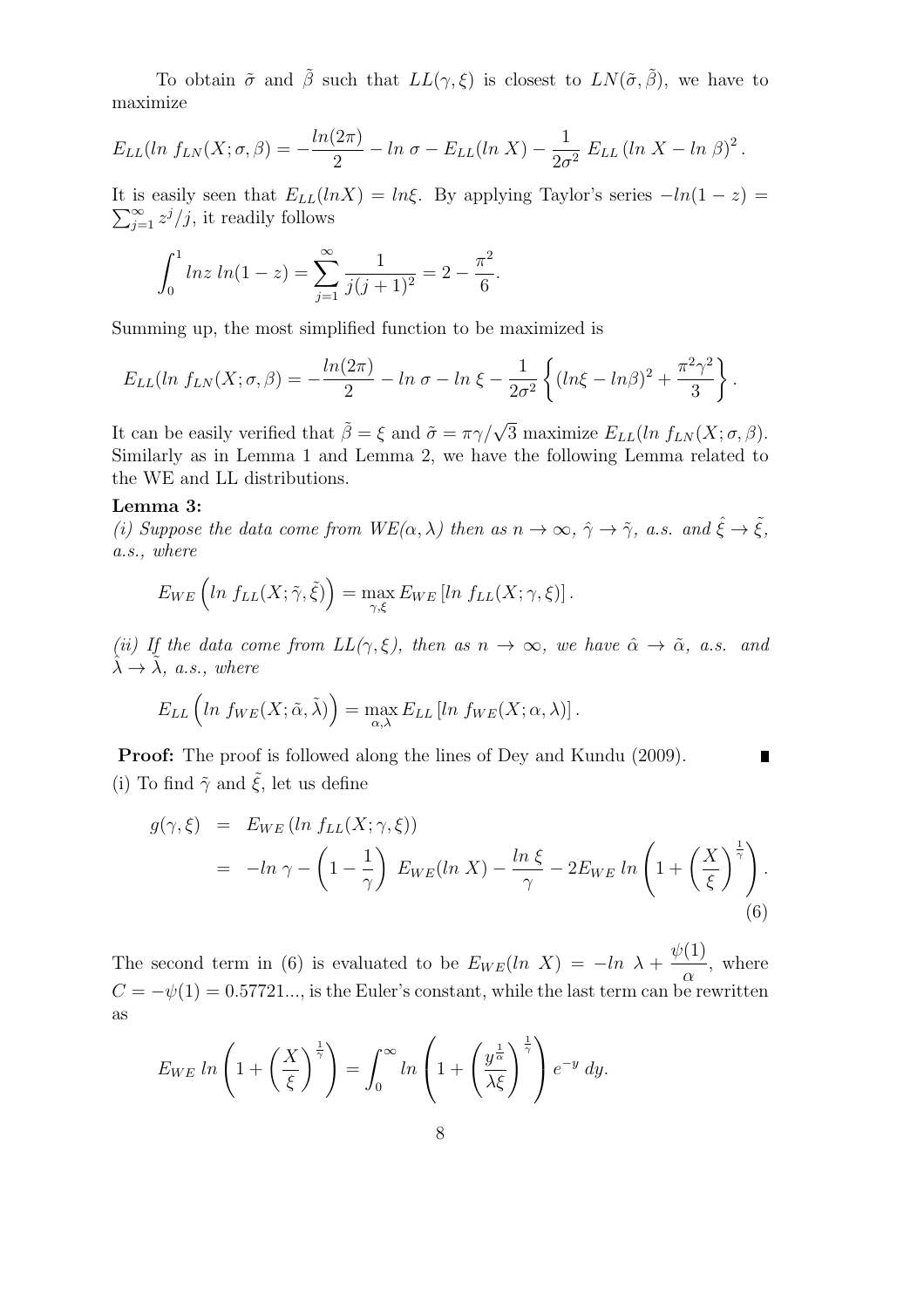Consequently, Eq. (6) can take the following simplified form

$$
g(\gamma, \xi) = -\ln \gamma - \left(1 - \frac{1}{\gamma}\right) \left(-\ln \lambda + \frac{\psi(1)}{\alpha}\right) - \frac{\ln \xi}{\gamma} - 2 \int_0^\infty \ln \left(1 + \left(\frac{y^{\frac{1}{\alpha}}}{\lambda \xi}\right)^{\frac{1}{\gamma}}\right) e^{-y} dy.
$$
 (7)

For  $\tilde{\xi}$ , it can be obtained directly by differentiating (7) with respect to  $\xi$  and equating the resulting expression to 0. Then,  $\tilde{\xi}$  can be found by solving the following equation numerically,

$$
\int_0^\infty \frac{\left(\frac{y^{\frac{1}{\alpha}}}{\lambda \xi}\right)^{\frac{1}{\gamma}}}{1 + \left(\frac{y^{\frac{1}{\alpha}}}{\lambda \xi}\right)^{\frac{1}{\gamma}}} e^{-y} dy = \frac{1}{2}.\tag{8}
$$

Upon differentiating (7) with respect to  $\gamma$ , using (8) and equating the resulting expression to 0, we compute  $\tilde{\gamma}$  as a numerical solution to

$$
\frac{2}{\alpha} \int_0^\infty \frac{\ln y \left(\frac{y^{\frac{1}{\alpha}}}{\lambda \xi}\right)^{\frac{1}{\gamma}}}{1 + \left(\frac{y^{\frac{1}{\alpha}}}{\lambda \xi}\right)^{\frac{1}{\gamma}}} e^{-y} dy - \gamma - \frac{\psi(1)}{\alpha} = 0,
$$
\n(9)

(ii) For given  $\gamma$  and  $\xi$ , we maximize  $E_{LL}[ln f_{WE}(X; \alpha, \lambda)],$  with respect to  $\alpha$  and  $\lambda$ . Let

$$
h(\alpha, \lambda) = E_{LL} [ln f_{WE}(X; \alpha, \lambda)]
$$
  
= ln  $\alpha$  +  $\alpha$ ln  $\lambda$  + ( $\alpha$  – 1) $E_{LL}(lnX)$  –  $\lambda^{\alpha} E_{LL}(X^{\alpha})$ .

By using the facts,  $E_{LL}(lnX) = ln \xi$  and  $E_{LL}(X^{\alpha}) = \xi^{\alpha}B(1 - \alpha\gamma, 1 + \alpha\gamma), \alpha\gamma < 1$ , we have

$$
h(\alpha,\lambda) = \ln \alpha + \alpha \ln \lambda + (\alpha - 1)\ln \xi - \lambda^{\alpha} \xi^{\alpha} B(1 - \alpha \gamma, 1 + \alpha \gamma),
$$

where  $B(a, b) = \int_0^1 w^{a-1} (1-w)^{b-1} dw = \Gamma[a] \Gamma[b] / \Gamma[a+b]$  is beta function. It can be checked that

$$
\frac{\partial}{\partial \alpha}B(1-\alpha\gamma,\alpha\gamma+1)=\gamma B(1-\alpha\gamma,\alpha\gamma+1)\left[\psi(1+\alpha\gamma)-\psi(1-\alpha\gamma)\right].
$$

Arguments similar to those in (i), we find  $\tilde{\alpha}$  and  $\tilde{\lambda}$  for which  $LL(\gamma, \xi)$  is closest to  $WE(\tilde{\alpha}, \tilde{\lambda})$  by solving the following normal equations:

$$
\tilde{\lambda} = \frac{1}{\xi \left[ B(1 - \alpha \gamma, 1 + \alpha \gamma) \right]^{1/\alpha}}, \text{ and } \psi(1 + \alpha \gamma) - \psi(1 - \alpha \gamma) = \frac{1}{\gamma \alpha}.
$$
 (10)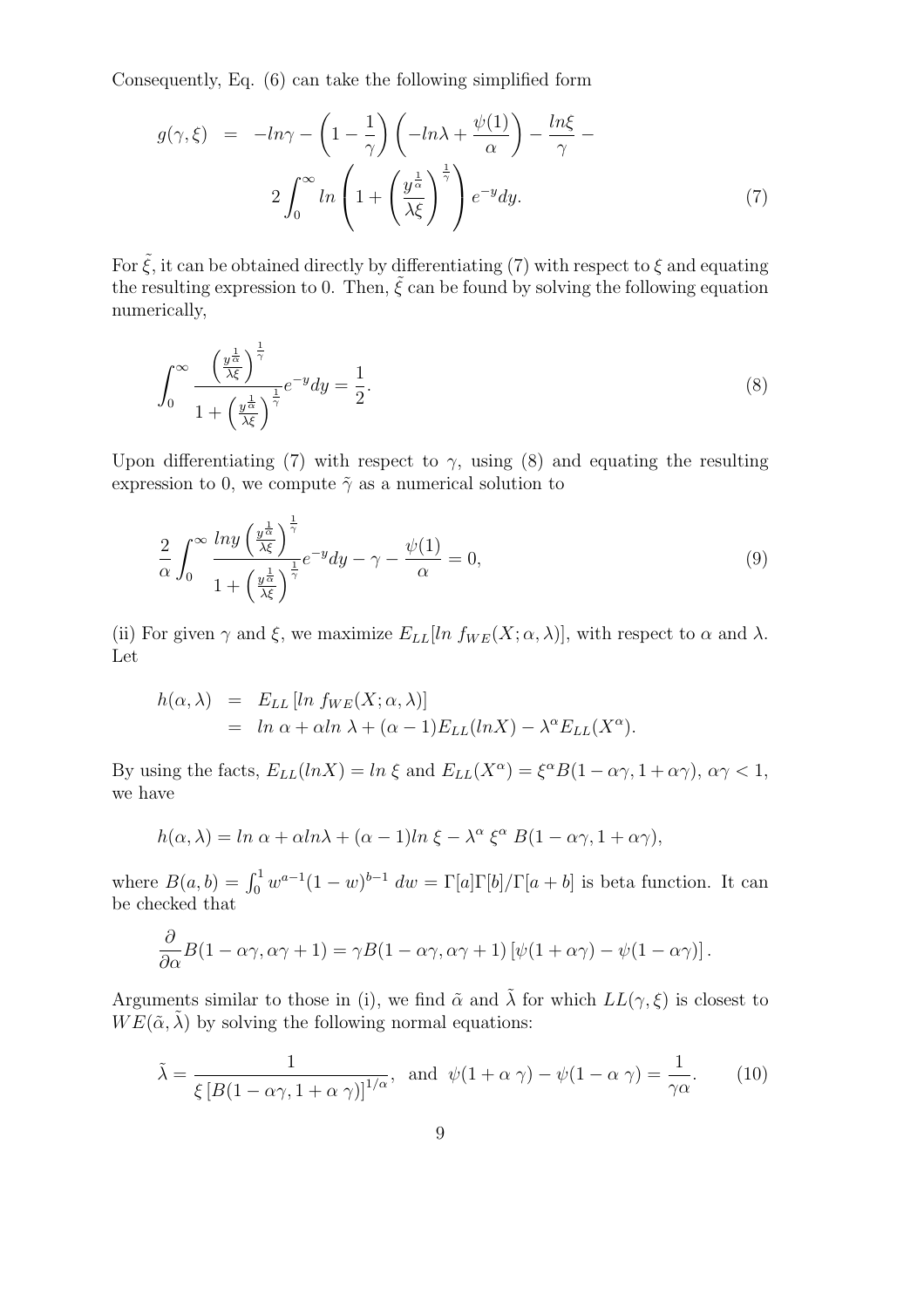| $\alpha \downarrow$ | $\tilde{\sigma}$ | $\tilde{\beta}$ | $\tilde{\gamma}$ | $\tilde{\xi}$ | $TI_{WE}$ | $TI_{LN}$ | $TI_{LL}$ | $TV_{WE}$ | $TV_{LN}$ | $TV_{LL}$ |
|---------------------|------------------|-----------------|------------------|---------------|-----------|-----------|-----------|-----------|-----------|-----------|
| 0.5                 | 2.5651           | 0.3152          | 1.3918           | 0.3965        | 7.5447    | 1.8337    | 1.8328    | 4.5866    | 3.9436    | 2.2683    |
| 0.8                 | 1.6032           | 0.4860          | 0.8699           | 0.5609        | 3.4895    | 2.4254    | 3.2898    | 2.1214    | 1.8922    | 1.2434    |
| 1.0                 | 1.2826           | 0.5615          | 0.6959           | 0.6297        | 2.8237    | 3.1438    | 4.6886    | 1.7166    | 1.3412    | 0.9147    |
| 1.2                 | 1.0688           | 0.6182          | 0.5799           | 0.6802        | 2.7064    | 4.0414    | 6.3946    | 1.6453    | 1.0077    | 0.7019    |
| 1.4                 | 0.9161           | 0.6621          | 0.4971           | 0.7187        | 2.8905    | 5.1012    | 8.3983    | 1.7572    | 0.7875    | 0.5557    |
| 1.6                 | 0.8016           | 0.6971          | 0.4349           | 0.7490        | 3.2724    | 6.3151    | 10.7019   | 1.9894    | 0.6335    | 0.4506    |
| 1.8                 | 0.7125           | 0.7257          | 0.3866           | 0.7734        | 3.8029    | 7.6799    | 13.2961   | 2.3119    | 0.5212    | 0.3727    |
| 2.0                 | 0.6413           | 0.7493          | 0.3480           | 0.7935        | 4.4559    | 9.1938    | 16.1791   | 2.7089    | 0.4365    | 0.3134    |
|                     |                  |                 |                  |               |           |           |           |           |           |           |

Table 2: The TI and TV of FI matrices of  $LN(\tilde{\sigma}, \tilde{\beta})$ ,  $LL(\tilde{\gamma}, \tilde{\xi})$  and  $WE(\alpha, 1)$  for different  $\alpha$ 

Here, we consider the trace of the information matrix to discriminate between any two distributions. In this case the information content is the sum of the FI measure of the shape parameter assuming the scale parameter to be known and the FI measure of the scale parameter assuming the shape parameter to be known. Another related measure is the the trace of the inverse of the FI information matrix, which is also known in the statistical literature as the sum of the asymptotic variances of the MLEs of the shape and scale parameters. To conduct a comparison between the total information (TI) and total variance (TV) measures between any two distributions, it is appropriate to do so at the points where both distributions are closest to each other. The TI and TV for all the three distributions when the data come from WE, LN and LL are reported in Tables 2, 3 and 4, respectively. It is clearly observed from these tables that the corresponding FI contents are quite different even the distribution functions are closest in terms of the Kullback-Leibler distance. It is obvious that the parametric values are essential in estimating the FI quantities computed in these tables. We will point out in Section 4 how this affects on choosing the correct model.

Now we would like to use the Fisher information for discriminating among these three distributions. Let  $\{x_1, \ldots, x_n\}$  be a random sample from one of these three distribution functions and the observed total information measures for the WE, LN and LL be denoted by  $TI_{WE}(\hat{\alpha}, \hat{\lambda}), TI_{LN}(\hat{\sigma}, \hat{\beta})$  and  $TI_{LL}(\hat{\gamma}, \hat{\xi}),$  respectively. Consider the following statistics:

$$
FD_1 = TI_{WE}(\hat{\alpha}, \hat{\lambda}) - TI_{LN}(\hat{\sigma}, \hat{\beta}), \quad FD_2 = TI_{WE}(\hat{\alpha}, \hat{\lambda}) - TI_{LL}(\hat{\gamma}, \hat{\xi}),
$$
  
\n
$$
FD_3 = TI_{LN}(\hat{\sigma}, \hat{\beta}) - TI_{LL}(\hat{\gamma}, \hat{\xi}).
$$
\n(11)

Based on (11), we choose WE if  $FD_1 > 0$  and  $FD_2 > 0$ , LN if  $FD_1 < 0$  and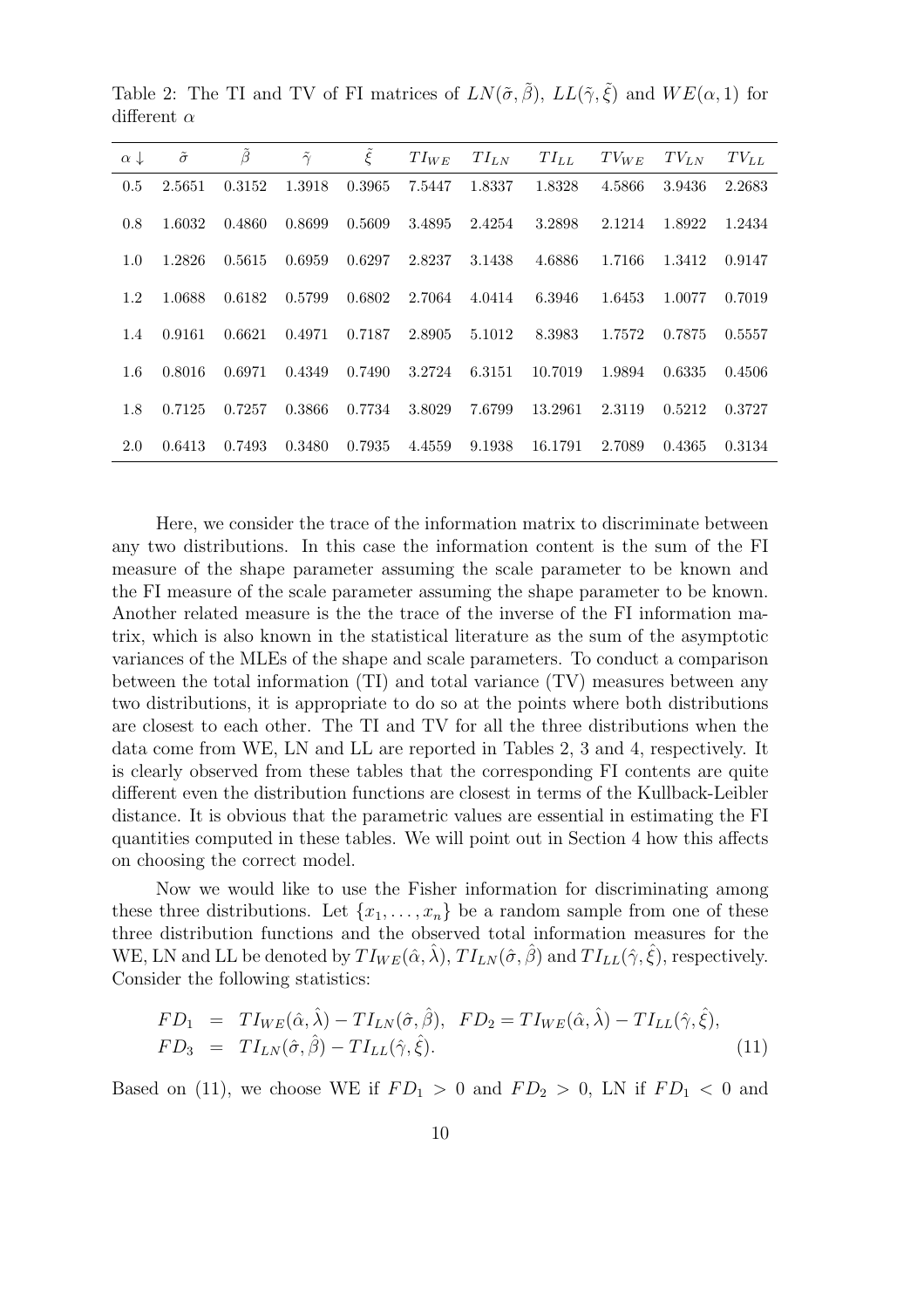| $\sigma^2 \downarrow$ | $\tilde{\alpha}$ | $\tilde{\lambda}$ | $\tilde{\gamma}$ | $\tilde{\xi}$ | $TI_{LN}$ | $TI_{WE}$ | $TI_{LL}$ | $TV_{LN}$ | $TV_{WE}$ | $TV_{LL}$ |
|-----------------------|------------------|-------------------|------------------|---------------|-----------|-----------|-----------|-----------|-----------|-----------|
| 0.5                   | 1.4142           | 0.7022            | 0.4043           | 1.0000        | 6.0000    | 4.9679    | 10.7874   | 0.7500    | 1.4892    | 0.6047    |
| 0.8                   | 1.1180           | 0.6394            | 0.5115           | 1.0000        | 3.7500    | 4.5163    | 6.7396    | 1.2000    | 1.1225    | 0.9679    |
| 1.0                   | 1.0000           | 0.6065            | 0.5718           | 1.0000        | 3.0000    | 4.5422    | 5.3931    | 1.5000    | 1.0157    | 1.2095    |
| 1.2                   | 0.9129           | 0.5783            | 0.6264           | 1.0000        | 2.5000    | 4.6802    | 4.4939    | 1.8000    | 0.9515    | 1.4515    |
| 1.4                   | 0.8452           | 0.5534            | 0.6766           | 1.0000        | 2.1429    | 4.8855    | 3.8518    | 2.1000    | 0.9096    | 1.6935    |
| $1.6\,$               | 0.7906           | 0.5313            | 0.7233           | 1.0000        | 1.8750    | 5.1320    | 3.3704    | 2.4000    | 0.8807    | 1.9354    |
| 1.8                   | 0.7454           | 0.5113            | 0.7672           | 1.0000        | 1.6667    | 5.4076    | 2.9958    | 2.7000    | 0.8594    | 2.1774    |
| 2.0                   | 0.7071           | 0.4931            | 0.8087           | 1.0000        | 1.5000    | 5.7038    | 2.6962    | 3.0000    | 0.8431    | 2.4193    |

Table 3: The TI and TV of FI matrices of  $WE(\tilde{\alpha}, \tilde{\lambda}), LL(\tilde{\gamma}, \tilde{\xi})$  and  $LN(\sigma, 1)$  for different $\sigma$ 

Table 4: The TI and TV of FI matrices of  $WE(\tilde{\alpha}, \tilde{\lambda}), \ LN(\tilde{\sigma}, \tilde{\beta})$  and  $LL(\gamma, 1)$  for different $\gamma$ 

| $\gamma \downarrow$ | $\tilde{\alpha}$ | $\tilde{\lambda}$ | $\tilde{\sigma}$ | $\tilde{\beta}$ | $TI_{LL}$ | $TI_{WE}$ | $TI_{LN}$ | $TV_{LL}$ | $TV_{WE}$ | $TV_{LN}$ |
|---------------------|------------------|-------------------|------------------|-----------------|-----------|-----------|-----------|-----------|-----------|-----------|
| 0.1                 | 5.0000           | 0.9136            | 0.1814           | 1.0000          | 176.3290  | 30.0251   | 91.1689   | 0.0370    | 15.2352   | 0.0494    |
| 0.3                 | 1.6667           | 0.7627            | 0.5441           | 1.0000          | 19.5921   | 5.4319    | 10.1336   | 0.3329    | 1.9209    | 0.4441    |
| 0.5                 | 1.0000           | 0.6366            | 0.9069           | 1.0000          | 7.0532    | 4.2912    | 3.6476    | 0.9248    | 1.0572    | 1.2337    |
| 0.8                 | 0.6250           | 0.4855            | 1.4510           | 1.0000          | 2.7551    | 6.3259    | 1.4249    | 2.3676    | 0.9065    | 3.1580    |
| 1.0                 | 0.5000           | 0.4053            | 1.8138           | 1.0000          | 1.7633    | 8.8166    | 0.9119    | 3.6993    | 0.8805    | 4.9348    |
| 1.2                 | 0.4167           | 0.3383            | 2.1766           | 1.0000          | 1.2245    | 12.0199   | 0.6332    | 5.3270    | 0.8363    | 7.1064    |
| 1.4                 | 0.3571           | 0.2824            | 2.5393           | 1.0000          | 0.8996    | 15.9001   | 0.4653    | 7.2507    | 0.7709    | 9.6721    |
| $1.6\,$             | 0.3125           | 0.2357            | 2.9021           | 1.0000          | 0.6888    | 20.4323   | 0.3562    | 9.4703    | 0.6901    | 12.6333   |
| 1.8                 | 0.2778           | 0.1968            | 3.2648           | 1.0000          | 0.5442    | 25.6237   | 0.2815    | 11.9858   | 0.6033    | 15.9884   |
| 2.0                 | 0.2500           | 0.1643            | 3.6276           | 1.0000          | 0.4408    | 31.4942   | 0.2280    | 14.7973   | 0.5168    | 19.7392   |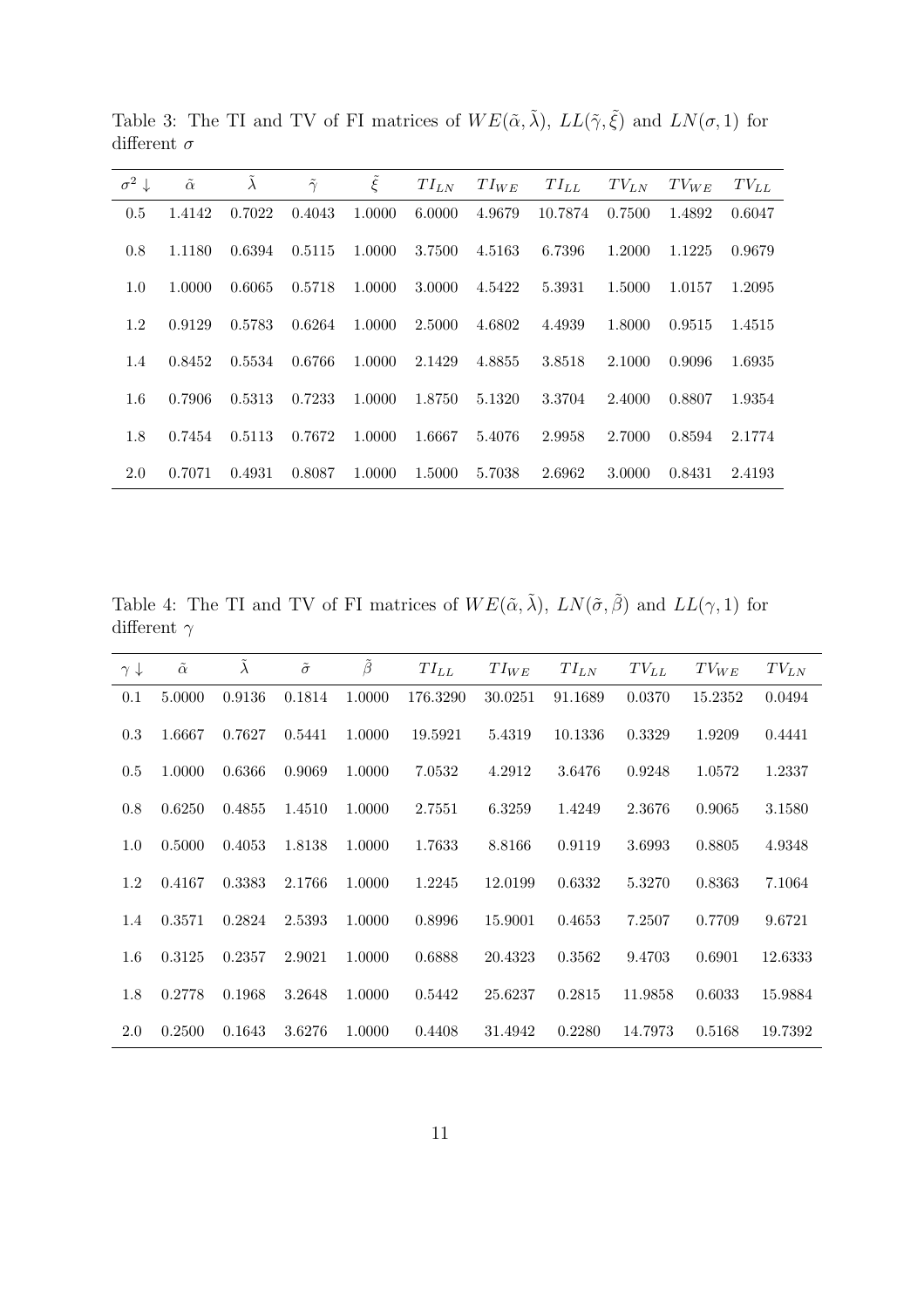$FD_3 > 0$ , LL if  $FD_2 < 0$  and  $FD_3 < 0$ , as the preferred distribution. The respective PCSs are defined as follows;

$$
PCS_{WE}^{FI} = P(FD_1 > 0, FD_2 > 0 | \text{data follow WE}),
$$
  
\n
$$
PCS_{LN}^{FI} = P(FD_2 < 0, FD_3 > 0 | \text{data follow LN}),
$$
  
\n
$$
PCS_{LL}^{FI} = P(FD_2 < 0, FD_3 < 0 | \text{data follow LL}).
$$

## 3 Ratio of Maximized Likelihood Method

In this section we describe the discrimination procedure based on the ratio of maximized likelihood method. It is assumed that the sample  $\{x_1, \ldots, x_n\}$  has been obtained from one of these three distributions; namely  $WE(\alpha, \lambda)$ ,  $LN(\sigma, \beta)$  or  $LL(\gamma, \xi)$ , and the corresponding likelihood functions are

$$
L_{WE}(\alpha, \lambda) = \prod_{i=1}^{n} f_{WE}(x_i; \alpha, \lambda), \quad L_{LN}(\sigma, \beta) = \prod_{i=1}^{n} f_{LN}(x_i; \sigma, \beta), \quad \text{and}
$$

$$
L_{LL}(\gamma, \xi) = \prod_{i=1}^{n} f_{LL}(x_i; \gamma, \xi),
$$

respectively. Let us consider the following test statistics

$$
Q_1 = \ln\left(\frac{L_{WE}(\hat{\alpha}, \hat{\lambda})}{L_{LN}(\hat{\sigma}, \hat{\beta})}\right), \quad Q_2 = \ln\left(\frac{L_{WE}(\hat{\alpha}, \hat{\lambda})}{L_{LL}(\hat{\gamma}, \hat{\xi})}\right), \quad Q_3 = \ln\left(\frac{L_{LN}(\hat{\sigma}, \hat{\beta})}{L_{LL}(\hat{\gamma}, \hat{\xi})}\right),
$$

The statistics  $Q_1, Q_2$  and  $Q_3$  can be written as follows:

$$
Q_1 = n \left[ ln \left( \sqrt{2\pi} \hat{\alpha} \hat{\sigma} (\hat{\lambda})^{\hat{\alpha}} \right) - \frac{1}{2} \right],
$$
  
\n
$$
Q_2 = n \left[ ln \left( \hat{\alpha} \hat{\gamma} (\hat{\lambda})^{\hat{\alpha}} (\hat{\xi})^{\frac{1}{\hat{\gamma}}} \right) - 1 \right] + (\hat{\alpha} - \frac{1}{\hat{\gamma}}) \sum_{i=1}^n ln X_i + 2 \sum_{i=1}^n ln \left( 1 + (\frac{X_i}{\hat{\xi}})^{\frac{1}{\hat{\gamma}}} \right),
$$
  
\n
$$
Q_3 = n \left[ ln \left( \frac{1}{\sqrt{2\pi}} \frac{\hat{\gamma} (\hat{\xi})^{\frac{1}{\hat{\gamma}}}}{\hat{\sigma}} \right) - \frac{1}{2} \right] - \frac{1}{\hat{\gamma}} \sum_{i=1}^n ln X_i + 2 \sum_{i=1}^n ln \left( 1 + (\frac{X_i}{\hat{\xi}})^{\frac{1}{\hat{\gamma}}} \right).
$$

Now we choose WE if  $Q_1 > 0, Q_2 > 0$ , LN if  $Q_1 < 0, Q_3 > 0$  and LL if  $Q_2 < 0, Q_3 <$ 0. Hence, the respective PCS can be defined as follows:

$$
PCS_{WE}^{LR} = P(Q_1 > 0, Q_2 > 0 | \text{data follow WE}).
$$
  

$$
PCS_{LN}^{LR} = P(Q_1 < 0, Q_3 > 0 | \text{data follow LN}),
$$
  

$$
PCS_{LL}^{LR} = P(Q_2 < 0, Q_3 < 0 | \text{data follow LL}).
$$

Now we have the following results.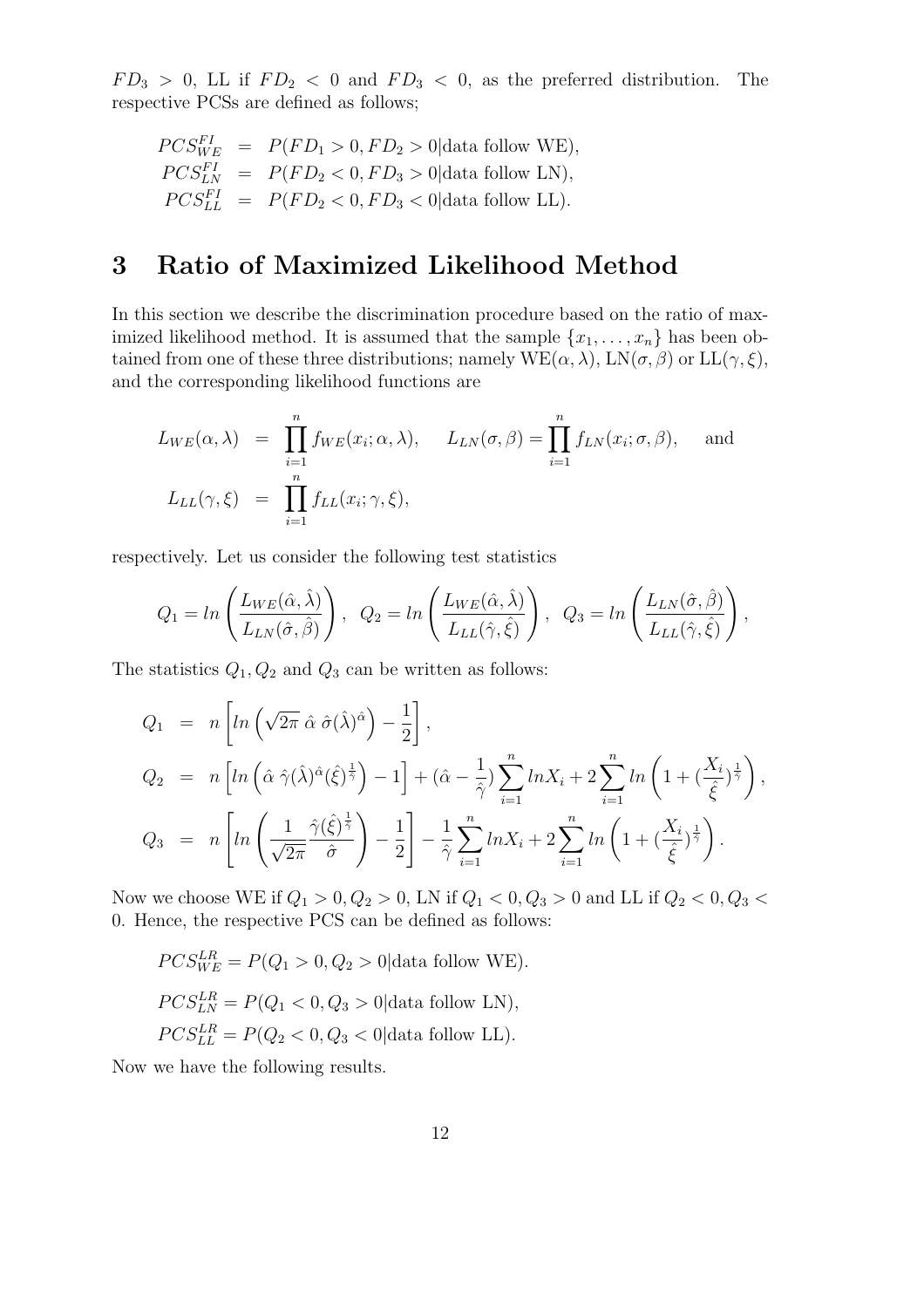#### Theorem 2:

(i) *Under the assumptions that the data are from*  $WE(\alpha, \lambda)$ *,*  $(Q_1, Q_2)$  *is asymptotically bivariate normally distributed with the mean vector*  $(E_{WE}(Q_1), E_{WE}(Q_2))$ *, and the dispersion matrix*

$$
\Sigma_{WE} = \begin{bmatrix} Var_{WE}(Q_1) & Cov_{WE}(Q_1, Q_2) \\ Cov_{WE}(Q_1, Q_2) & Var_{WE}(Q_2) \end{bmatrix}
$$

(ii) *Under the assumptions that the data are from*  $LN(\sigma, \beta)$ *,*  $(Q_1, Q_3)$  *is asymptotically bivariate normally distributed with the mean vector*  $(E_{WE}(Q_1), E_{WE}(Q_3))$ *, and the dispersion matrix*

$$
\Sigma_{LN} = \begin{bmatrix} Var_{LN}(Q_1) & Cov_{LN}(Q_1, Q_3) \\ Cov_{WE}(Q_1, Q_3) & Var_{WE}(Q_3) \end{bmatrix}
$$

(iii) *Under the assumptions that the data are from*  $LL(\gamma, \xi)$ *,*  $(Q_2, Q_3)$  *is asymptotically bivariate normally distributed with the mean vector*  $(E_{LL}(Q_2), E_{LL}(Q_3))$ *, and the dispersion matrix*

$$
\Sigma_{LL} = \begin{bmatrix} Var_{LL}(Q_2) & Cov_{LL}(Q_2, Q_3) \ Cov_{LL}(Q_2, Q_3) & Var_{LL}(Q_3) \end{bmatrix}
$$

Proof: The proof can be obtained along the same line as the Theorem 1 of Dey and Kundu (2009), the details are avoided.

### 4 Numerical Comparisons

In this section we performed some simulation experiments to compare different methods to discriminate among these three distributions. We have used the method based on Fisher information (FI), the ratio of maximized likelihood (RML) method and the method based on Kolmogorov-Smirnov (MK) distance. The method based on the KS distance (KSD) can be described as follows. Based on the observed sample we compute the KS distances between the (i) empirical distribution function (EDF) and  $WE(\hat{\alpha}, \hat{\lambda})$ , (ii) EDF and  $LN(\hat{\sigma}, \hat{\beta})$ , (iii) EDF and  $LL(\hat{\gamma}, \hat{\xi})$ . Which ever gives the minimum we choose that particular distribution as the best fitted one. The PCS can be defined along the same manner. It can be proved theoretically that the PCS based on RML does not depend on the parameter values. In all the cases we have taken the scale parameters to be 1.

To compare the performances of the different methods for different sample sizes and for different parameter values, we have generated samples from the three different distributions and compute the PCS for each method based on 1000 replications. The results are reported in Table 5. Some of the points are quite clear from these experimental results. It is clear that as the sample size increases, the PCS increases in each case. It indicates the consistency properties of each method. In case of FI, the PCS decreases as the shape parameter increases in all the three cases.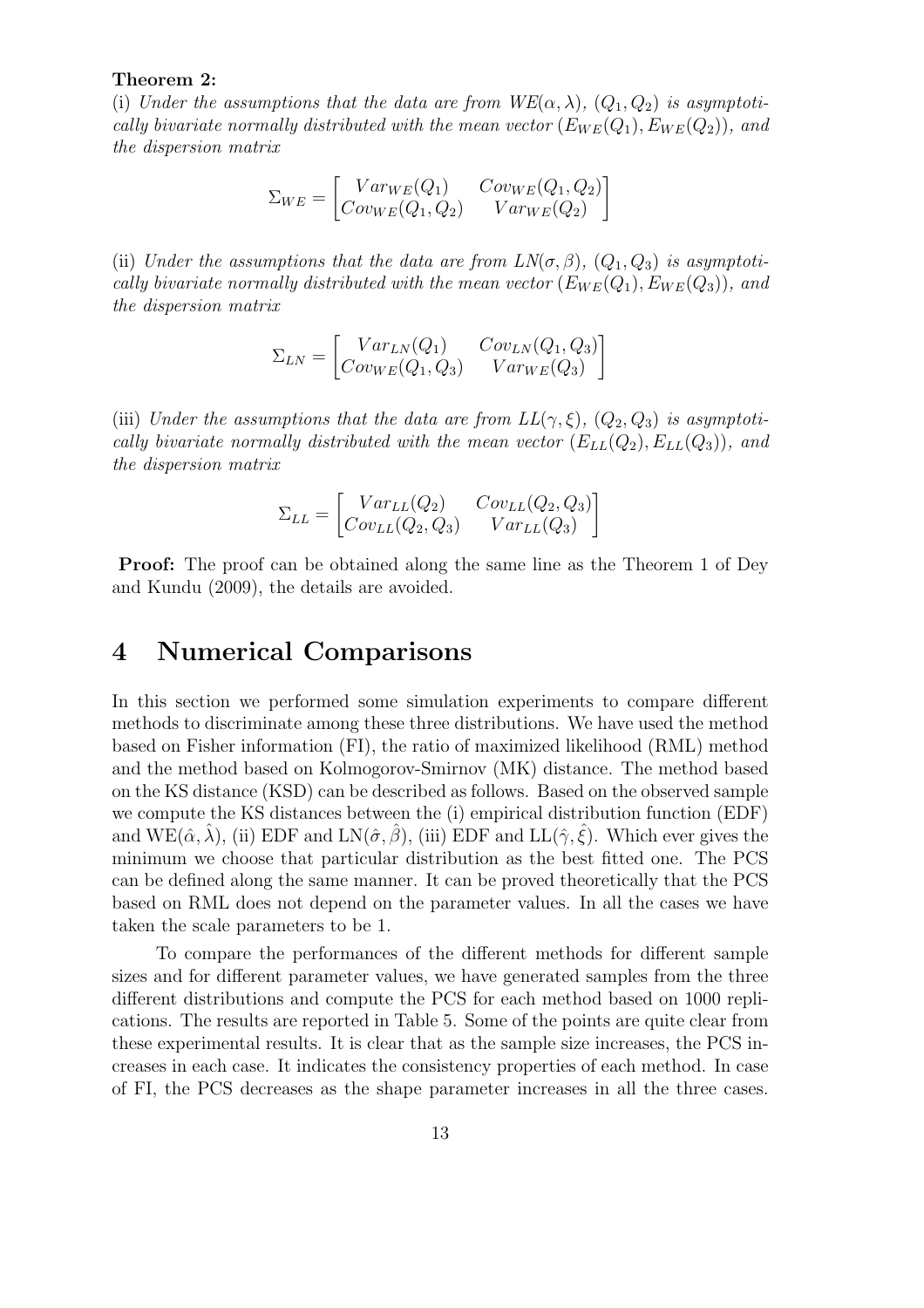Although no such pattern exists in case of KSD. It is further observed that the performance of the RML is very poor when the data are obtained from the LL distribution. It seems, although we could not prove it theoretically that PCS remains constant in case of KSD, when the data are obtained from the LL distribution. If the shape parameter is less than 1, then the method based on FI out performs the RML method. Although, nothing can be said when the shape parameter is greater than 1.

### 5 Fisher Information Matrix: Censored Sample

In engineering, economics, actuarial studies and medical research, censoring is a condition in which an observation is only partially known. With censoring, observations result is either lying within an interval or taking other exact values outside the interval. For example, suppose a study is performed to study the effect of a treatment on heart stroke. In such a study, we consider patients in a clinical trial to study the effect of treatments on stroke occurrence during time period  $(T_1, T_2)$ . Those patients who had no strokes during  $(T_1, T_2)$  are censored. Right truncation occurs when the study patients have already stroke experienced after a fixed time (say  $T_2$ ). Left truncation occurs when the subjects have been at risk before entering the study. Let X be a right and left censored at fixed times  $T_1$  and  $T_2$ , respectively. Therefore, we observe the random variable  $Y$  as follows:

$$
Y = \begin{cases} X, & \text{if } T_1 < X < T_2, \\ T_1, & \text{if } X < T_1, \\ T_2, & \text{if } X > T_2. \end{cases}
$$

The FI about  $\boldsymbol{\theta}$  in the observation Y can be written as

$$
I_C(\boldsymbol{\theta}; T_1, T_2) = I_M(\boldsymbol{\theta}; T_1, T_2) + I_R(\boldsymbol{\theta}; T_2) + I_L(\boldsymbol{\theta}; T_1),
$$
\n(12)

where,

$$
I_M(\boldsymbol{\theta};T_1,T_2) = \begin{bmatrix} a_{11} & a_{12} \\ a_{21} & a_{22} \end{bmatrix}
$$
  
\n
$$
I_R(\boldsymbol{\theta};T_2) = \frac{1}{\overline{F}(T_2,\boldsymbol{\theta})} \begin{bmatrix} \frac{\partial}{\partial \theta_1} \overline{F}(T_2,\boldsymbol{\theta}) \\ \frac{\partial}{\partial \theta_2} \overline{F}(T_2,\boldsymbol{\theta}) \end{bmatrix} \begin{bmatrix} \frac{\partial}{\partial \theta_1} \overline{F}(T_2,\boldsymbol{\theta}) & \frac{\partial}{\partial \theta_2} \overline{F}(T_2,\boldsymbol{\theta}) \end{bmatrix}
$$
  
\n
$$
I_L(\boldsymbol{\theta};T_1) = \frac{1}{F(T_1,\boldsymbol{\theta})} \begin{bmatrix} \frac{\partial}{\partial \theta_1} F(T_1,\boldsymbol{\theta}) \\ \frac{\partial}{\partial \theta_2} F(T_1,\boldsymbol{\theta}) \end{bmatrix} \begin{bmatrix} \frac{\partial}{\partial \theta_1} F(T_1,\boldsymbol{\theta}) & \frac{\partial}{\partial \theta_2} F(T_1,\boldsymbol{\theta}) \end{bmatrix},
$$

 $\overline{F}(T_2, \theta) = 1 - F(T_2, \theta)$ , and

$$
a_{ij} = \int_{T_1}^{T_2} \left( \frac{\partial}{\partial \theta_i} \ln f(x; \boldsymbol{\theta}) \right) \left( \frac{\partial}{\partial \theta_j} \ln f(x; \boldsymbol{\theta}) \right) f(x; \boldsymbol{\theta}) dx,
$$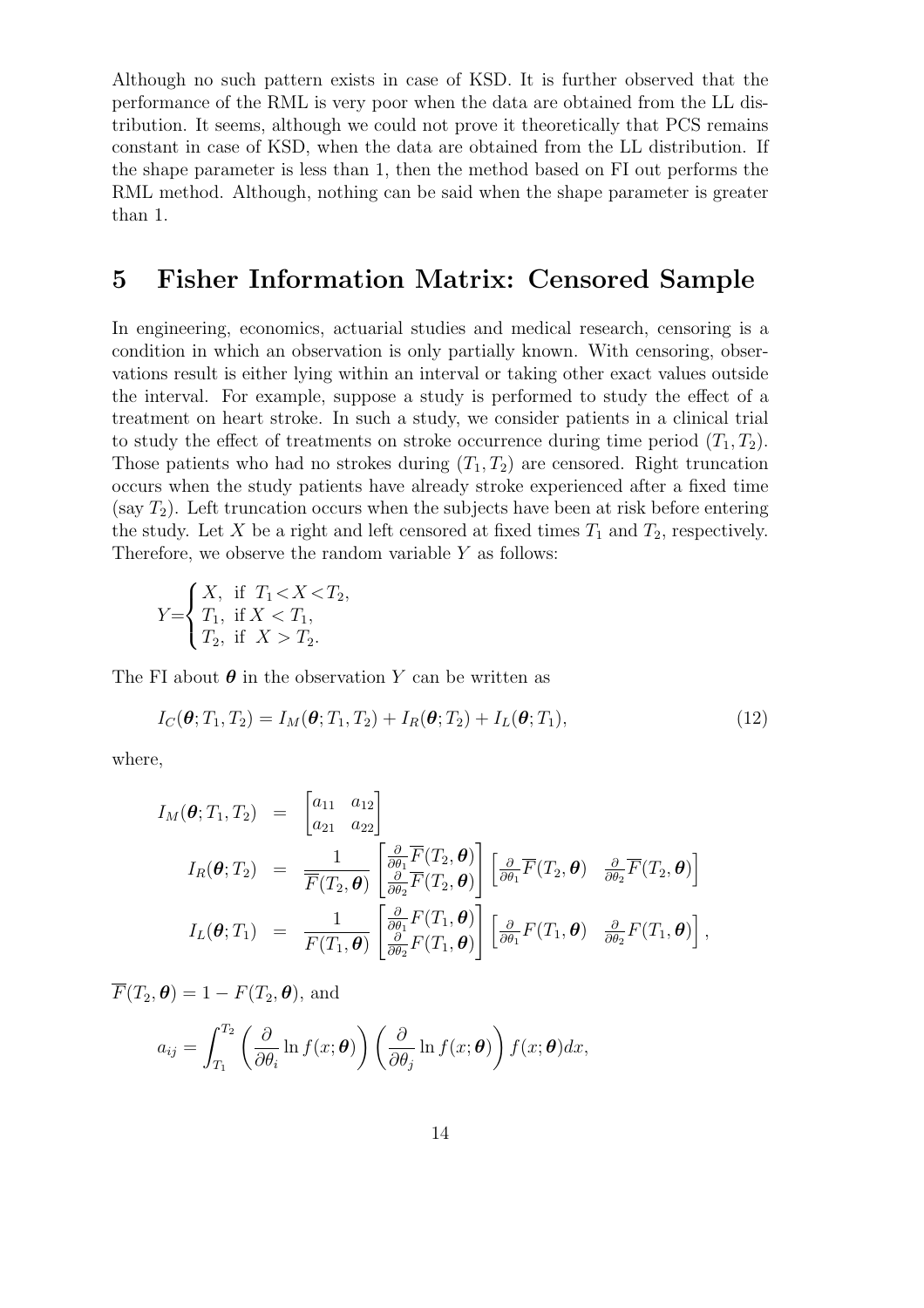|                       |                    |             |           | $WE(\alpha, 1)$    |             |       |                    |            |           |
|-----------------------|--------------------|-------------|-----------|--------------------|-------------|-------|--------------------|------------|-----------|
|                       | $n=20\,$           |             |           |                    | $n=30$      |       |                    | $n=50$     |           |
| $\alpha \downarrow$   | $\mathop{\rm RML}$ | ${\rm FI}$  | $K-S$     | $\mathop{\rm RML}$ | FI          | $K-S$ | $\mathrm{RML}$     | ${\rm FI}$ | $K-S$     |
| 0.3                   | 0.750              | $\,0.905\,$ | 0.400     | 0.825              | 0.945       | 0.510 | 0.890              | 0.970      | 0.650     |
| 0.6                   | 0.760              | 0.890       | $0.420\,$ | 0.795              | $\,0.905\,$ | 0.485 | 0.895              | 0.980      | 0.655     |
| $0.8\,$               | 0.770              | 0.850       | $0.448\,$ | $0.815\,$          | 0.870       | 0.480 | 0.890              | 0.975      | 0.660     |
| $1.0\,$               | 0.764              | 0.695       | 0.440     | 0.800              | 0.726       | 0.485 | $\,0.902\,$        | 0.782      | 0.630     |
| 1.2                   | 0.770              | 0.620       | 0.460     | 0.820              | 0.680       | 0.560 | $\,0.915\,$        | 0.740      | 0.645     |
| 1.5                   | $0.755\,$          | 0.478       | 0.490     | $0.795\,$          | $0.496\,$   | 0.615 | 0.910              | $0.556\,$  | 0.780     |
|                       |                    |             |           | $LN(\sigma, 1)$    |             |       |                    |            |           |
|                       |                    | $n=20$      |           |                    | $n=30$      |       |                    | $n=50$     |           |
| $\sigma^2 \downarrow$ | $\mathop{\rm RML}$ | FI          | $K-S$     | $\mathop{\rm RML}$ | ${\rm FI}$  | $K-S$ | $\mathop{\rm RML}$ | FI         | K-S       |
| $\rm 0.3$             | 0.775              | 0.840       | 0.775     | 0.800              | 0.905       | 0.825 | 0.905              | 0.945      | 0.900     |
| $0.5\,$               | $0.780\,$          | 0.800       | 0.730     | 0.810              | $\,0.935\,$ | 0.885 | 0.900              | 0.950      | 0.920     |
| $0.8\,$               | 0.770              | 0.780       | 0.715     | 0.800              | 0.845       | 0.875 | $\,0.905\,$        | 0.930      | 0.885     |
| 1.0                   | $0.775\,$          | 0.735       | 0.800     | 0.820              | 0.855       | 0.860 | 0.900              | 0.875      | 0.905     |
| 1.2                   | 0.785              | 0.685       | 0.585     | 0.830              | 0.745       | 0.590 | 0.910              | 0.810      | 0.775     |
| 1.5                   | $0.795\,$          | 0.565       | $0.354\,$ | 0.825              | $0.590\,$   | 0.385 | 0.890              | 0.652      | 0.740     |
|                       |                    |             |           | $LL(\gamma,1)$     |             |       |                    |            |           |
|                       |                    | $n=20$      |           |                    | $n=30$      |       |                    | $n=50$     |           |
| $\gamma \downarrow$   | $\mathop{\rm RML}$ | ${\rm FI}$  | $K-S$     | $\mathop{\rm RML}$ | ${\rm FI}$  | $K-S$ | $\mathop{\rm RML}$ | ${\rm FI}$ | $K-S$     |
| 0.2                   | $0.330\,$          | 1.000       | 0.615     | $0.395\,$          | 1.000       | 0.650 | $0.520\,$          | 1.000      | 0.705     |
| $0.4\,$               | 0.350              | 0.980       | 0.625     | $0.390\,$          | 0.990       | 0.665 | 0.525              | 1.000      | 0.685     |
| 0.6                   | 0.328              | 0.566       | 0.626     | $0.376\,$          | 0.570       | 0.628 | 0.535              | 0.620      | 0.745     |
| $0.8\,$               | 0.340              | 0.525       | 0.620     | 0.425              | 0.550       | 0.670 | 0.530              | 0.610      | 0.735     |
| $1.0\,$               | 0.350              | 0.480       | 0.645     | $0.395\,$          | 0.520       | 0.650 | 0.530              | 0.550      | 0.725     |
| $1.5\,$               | $0.330\,$          | $0.420\,$   | 0.680     | $0.410\,$          | $0.480\,$   | 0.685 | $0.520\,$          | 0.530      | $0.745\,$ |

Table 5: The PCSs under  $WE, LN$  and  $LL$  distributions for different sample sizes and for different parameter values .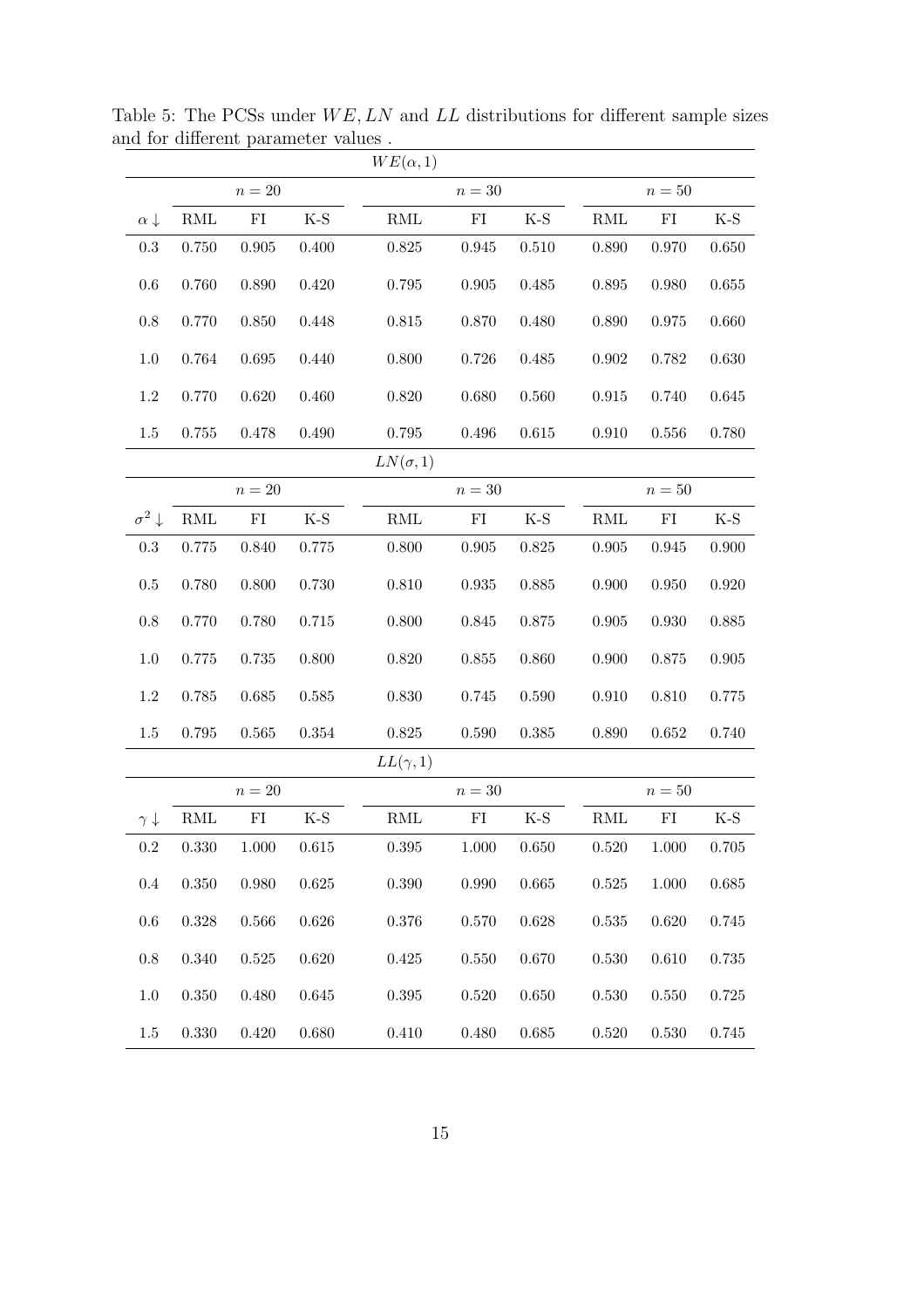for  $i, j = 1, 2$ . Therefore, the FI for complete sample or for fixed right censored (at time  $T_2$ ) sample or for fixed left censored (at time  $T_1$ ) sample with vector of parameters  $\pmb{\theta}$  can be obtained as

$$
I_M(\boldsymbol{\theta};0,\infty), I_M(\boldsymbol{\theta};0,T_2) + I_R(\boldsymbol{\theta};T_2)
$$
 and  $I_M(\boldsymbol{\theta};T_1,\infty) + I_L(\boldsymbol{\theta};T_1)$ ,

respectively, by observing the fact that  $I_R(\theta; \infty) = 0$  and  $I_L(\theta; 0) = 0$ . In this section first we provide the FI matrices for the WE, LN and LL distributions.

**Theorem 3:** Let  $p_1 = F_{WE}(T_1), p_2 = F_{WE}(T_2)$ , or  $p_1 = F_{LN}(T_1), p_2 = F_{LN}(T_2)$ *or*  $p_1 = F_{LL}(T_1), p_2 = F_{LL}(T_2)$ *. Then the FI matrices of the WE, LN and LL distributions for censored sample are obtained, respectively, to be as follows: (i)*

$$
I_{MW}(\alpha, \lambda, T_1, T_2) = \begin{pmatrix} a_{11W} & a_{12W} \\ a_{21W} & a_{22W} \end{pmatrix}, \ I_{RW}(\alpha, \lambda, T_2) = \begin{pmatrix} b_{11W} & b_{12W} \\ b_{21W} & b_{22W} \end{pmatrix},
$$

$$
I_{LW}(\alpha, \lambda, T_1) = \begin{pmatrix} c_{11W} & c_{12W} \\ c_{21W} & c_{22W} \end{pmatrix},
$$

*where*

$$
a_{11W} = \frac{1}{\alpha^2} \int_{-\ln(1-p_1)}^{-\ln(1-p_2)} (1 + \ln u - u \ln u)^2 e^{-u} du, \quad a_{22W} = \frac{\alpha^2}{\lambda^2} \int_{-\ln(1-p_1)}^{-\ln(1-p_2)} (1 - u)^2 e^{-u} du,
$$
  
\n
$$
a_{12W} = a_{21W} = \frac{1}{\lambda} \int_{-\ln(1-p_1)}^{-\ln(1-p_2)} (1 + \ln u - u \ln u)(1 - u) e^{-u} du,
$$
  
\n
$$
b_{11W} = \frac{(1-p_2) \ln^2(1-p_2) \ln^2[-\ln(1-p_2)]}{\alpha^2}, \quad b_{22W} = \frac{\alpha^2 (1-p_2) \ln^2(1-p_2)}{\lambda^2},
$$
  
\n
$$
b_{12W} = b_{21W} = \frac{(1-p_2) \ln^2(1-p_2) \ln[-\ln(1-p_2)]}{\lambda},
$$
  
\n
$$
c_{11W} = \frac{(1-p_1)^2 \ln^2(1-p_1) \ln^2[-\ln(1-p_1)]}{\alpha^2 p_1}, \quad c_{22W} = \frac{\alpha^2 (1-p_1)^2 \ln^2(1-p_1)}{\lambda^2 p_1},
$$
  
\n
$$
c_{12W} = c_{21W} = \frac{(1-p_1)^2 \ln^2(1-p_1) \ln[-\ln(1-p_1)]}{\lambda p_1}.
$$

*(ii)*

$$
I_{MN}(\alpha, \lambda, T_1, T_2) = \begin{pmatrix} a_{11N} & a_{12N} \\ a_{21N} & a_{22N} \end{pmatrix}, I_{RN}(\alpha, \lambda, T_2) = \begin{pmatrix} b_{11N} & b_{12N} \\ b_{21N} & b_{22N} \end{pmatrix},
$$

$$
I_{LN}(\alpha, \lambda, T_1) = \begin{pmatrix} c_{11N} & c_{12N} \\ c_{21N} & c_{22N} \end{pmatrix},
$$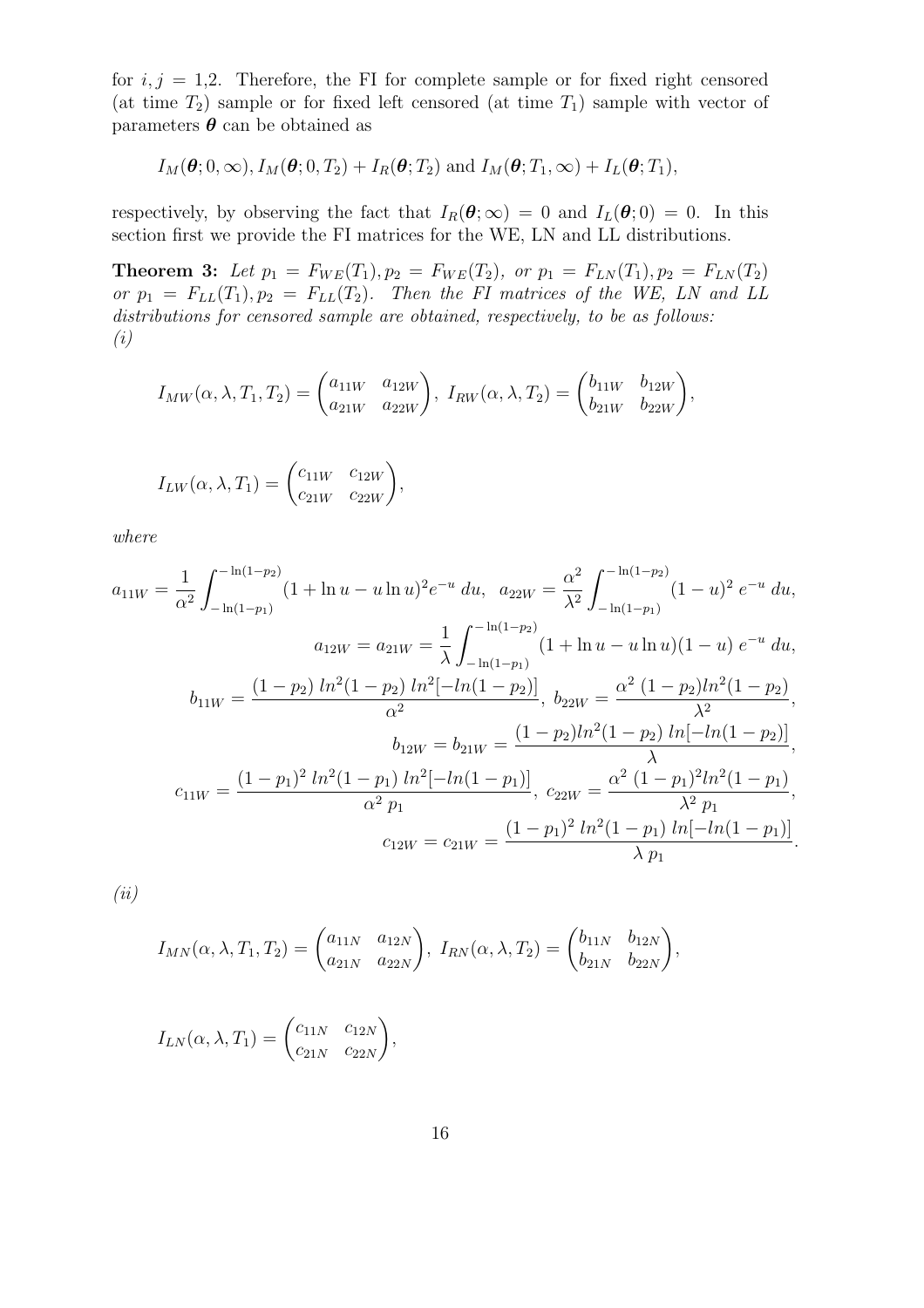*where*

$$
a_{11N} = \frac{1}{\sigma^2} \int_{\Phi^{-1}(p_1)}^{\Phi^{-1}(p_2)} (1 - y^2)^2 \phi(y) dy, \quad a_{22N} = \frac{1}{\beta^2 \sigma^2} \int_{\Phi^{-1}(p_1)}^{\Phi^{-1}(p_2)} y^2 \phi(y) dy,
$$
  
\n
$$
a_{12N} = a_{21L} = \frac{1}{\beta \sigma^2} \int_{\Phi^{-1}(p_1)}^{\Phi^{-1}(p_2)} (y^2 - 1) y \phi(y) dy,
$$
  
\n
$$
b_{11N} = \frac{1}{(1 - p_2) \sigma^2} \left[ \phi \left( \Phi^{-1}(p_2) \right) \right]^2 \left( \Phi^{-1}(p_2) \right)^2, \quad b_{22L} = \frac{1}{\beta^2 (1 - p_2) \sigma^2} \left[ \phi \left( \Phi^{-1}(p_2) \right) \right]^2
$$
  
\n
$$
b_{12N} = b_{21L} = \frac{1}{\beta (1 - p_2) \sigma^2} \left[ \phi \left( \Phi^{-1}(p_2) \right) \right]^2 \left( \Phi^{-1}(p_2) \right)
$$
  
\n
$$
c_{11N} = \frac{1}{p_1 \sigma^2} \left[ \phi \left( \Phi^{-1}(p_1) \right) \right]^2 \left( \Phi^{-1}(p_1) \right)^2, \quad c_{22L} = \frac{1}{\beta^2 p_1 \sigma^2} \left[ \phi \left( \Phi^{-1}(p_1) \right) \right]^2
$$
  
\n
$$
c_{12N} = c_{21N} = \frac{1}{\beta p_1 \sigma^2} \left[ \phi \left( \Phi^{-1}(p_1) \right) \right]^2 \left( \Phi^{-1}(p_1) \right).
$$

*(iii)*

$$
I_{ML}(\alpha, \lambda, T_1, T_2) = \begin{pmatrix} a_{11L} & a_{12L} \\ a_{21L} & a_{22L} \end{pmatrix}, I_{RL}(\alpha, \lambda, T_2) = \begin{pmatrix} b_{11L} & b_{12L} \\ b_{21L} & b_{22L} \end{pmatrix},
$$

$$
I_{LL}(\alpha, \lambda, T_1) = \begin{pmatrix} c_{11L} & c_{12L} \\ c_{21L} & c_{22L} \end{pmatrix},
$$

$$
a_{11L} = \frac{1}{\gamma^2} \int_{p_1/(1-p_1)}^{p_2/(1-p_2)} \left[ 1 + \ln u - 2 \frac{u \ln u}{1+u} \right]^2 \frac{1}{(1+u)^2} du, \quad a_{22L} = \frac{1}{\gamma^2 \xi^2} \int_{p_1/(1-p_1)}^{p_2/(1-p_2)} \frac{(1-u)^2}{(1+u)^4} du,
$$
  
\n
$$
a_{12L} = a_{21L} = \frac{1}{\gamma^2 \xi} \int_{p_1/(1-p_1)}^{p_2/(1-p_2)} \left[ 1 + \ln u - 2 \frac{u \ln u}{1+u} \right] \frac{1-u}{(1+u)^3} du,
$$

$$
b_{11L} = \frac{(1-p_2)p_2^2 \ln^2\left(\frac{p_2}{1-p_2}\right)}{\gamma^2}, \ b_{22L} = \frac{p_2^2(1-p_2)}{\gamma^2 \xi^2}, \ b_{12L} = b_{21L} = \frac{p_2^2(1-p_2) \ln^2\left(\frac{p_2}{1-p_2}\right)}{\gamma^2 \xi},
$$
  
\n
$$
c_{11L} = \frac{p_1(1-p_1)^2 \ln^2\left(\frac{p_1}{1-p_1}\right)}{\gamma^2}, \ c_{22L} = \frac{p_1(1-p_1)^2}{\gamma^2 \xi^2}, \ c_{12L} = c_{21L} = \frac{p_1(1-p_1)^2 \ln^2\left(\frac{p_1}{1-p_1}\right)}{\gamma^2 \xi}.
$$

It may be observed that as  $p_1 \downarrow 0$  and  $p_2 \uparrow 1$ , then  $a_{ijW} \rightarrow f_{ijW}, a_{ijW} \rightarrow f_{ijW}$ and  $a_{ijL} \rightarrow f_{ijL}$ . To compare between the FI and its respective variance of the three distributions, we consider three different censoring schemes; Scheme 1:  $p_1 =$  $0, p_2 = 0.75$ ; Scheme 2:  $p_1 = 0.10, p_2 = 0.85$  and Scheme 3:  $p_1 = 0.25, p_2 = 0.25$ 1. These schemes represent right censoring, interval censoring and left censoring, respectively. The results are displayed in Table 6 under the assumption that the parent distribution is  $WE(\alpha, 1)$  with  $\alpha = 0.5, 0.8, 1.0, 1.2, 1.4, 1.6, 1.8, 2.0$ . It is also observed from Table 6 that the FI for the right and left tails for LN are exactly same in this case since  $p_{1L} = 1-p_{2R}$ . It can be easily observed from the expressions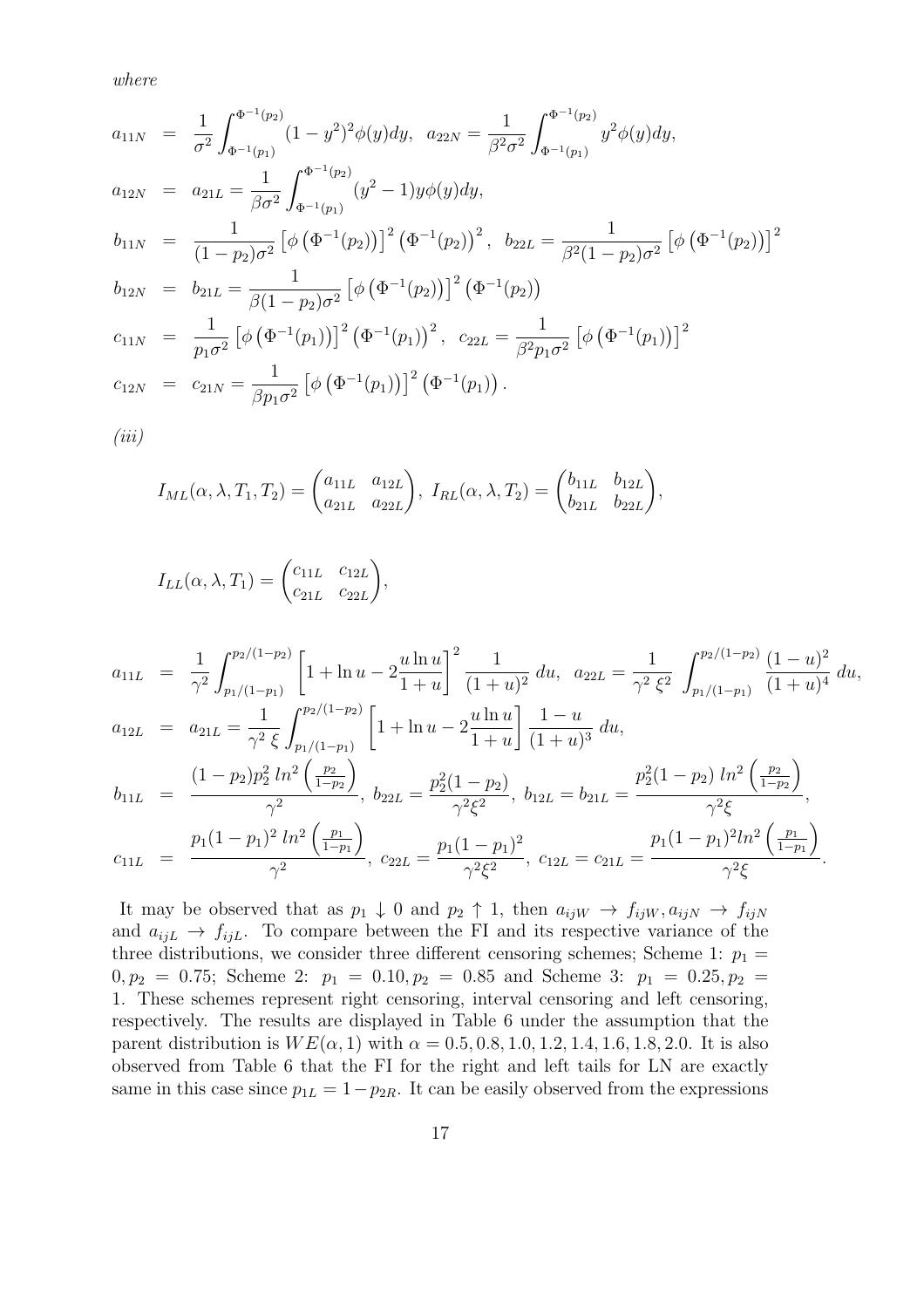| $Scheme\rightarrow$<br>Parameter $\downarrow$ |        | Scheme 1   Scheme 2   Scheme 3 |      |
|-----------------------------------------------|--------|--------------------------------|------|
| Shape                                         | $46\%$ | 78%                            | 38\% |
| Scale                                         | 25%    | 78%                            |      |

Table 6: Loss of FI of the shape and scale parameters for Weibull distribution

of the Fisher information matrix that if  $p_{1L} = 1 - p_{2R}$ , where  $p_{1L} = F_{LN}(T_1)$  and  $p_{2R} = F_{LN}(T_2)$  corresponding to left and right censoring cases, respectively, then both left and right censored data for LN distribution have the same FI about both the parameters. The same is true in case of LL distribution also. It seems it is due to the fact both normal (ln LN) and logistic (ln LL) distributions are symmetric distributions, although we could not prove theoretically. In case of WE distribution, the FI gets higher values towards the right tail than the left tail.

Now one important question is which of the two parameters has more impact. For this, we would like to discuss the loss of information due to truncation in one parameter, when the other parameter is known. Suppose the WE distribution is the underlying distribution with fixed truncation points. If the scale (shape) parameter is known, the loss of information of the shape (scale) parameter for WE distribution is

$$
Loss_{WE}(\alpha) = 1 - \frac{a_{11W} + b_{11W} + c_{11W}}{f_{11}}
$$
  
= 
$$
1 - \frac{1}{\psi'(1) + \psi^2(2)} \left[ \int_{-ln(1-p_1)}^{-ln(1-p_2)} (1 + \ln u - u \ln u)^2 e^{-u} du +
$$
  

$$
(1-p_2) \ln^2(1-p_2) \ln^2(-ln(1-p_2)) + \frac{(1-p_1)^2 \ln^2(1-p_1) \ln^2(-ln(1-p_1))}{p_1} \right]
$$

,

and

$$
Loss_{WE}(\lambda) = 1 - \frac{a_{22W} + b_{22W} + c_{22W}}{f_{22}}
$$
  
= 
$$
1 - \left[ \int_{-ln(1-p_1)}^{-ln(1-p_2)} (1-u)^2 e^{-u} du + (1-p_2) \ln^2(1-p_2) + (1-p_1)^2 \ln^2(1-p_1) \right].
$$

Clearly both losses are free of any parameter and depend only on the truncation parameters. The loss of FI of the shape and scale parameters due to Schemes 1, 2 and 3 are presented in Table 6. It is easily seen that the information due to the interval censoring are similar in both cases while the information due to the right and left censoring are different. It is of interest to see also that the last portion of the data contains higher information of the shape/or scale parameter for the WE distribution.

Now for LN distribution, if the scale (shape) parameter is known, the loss of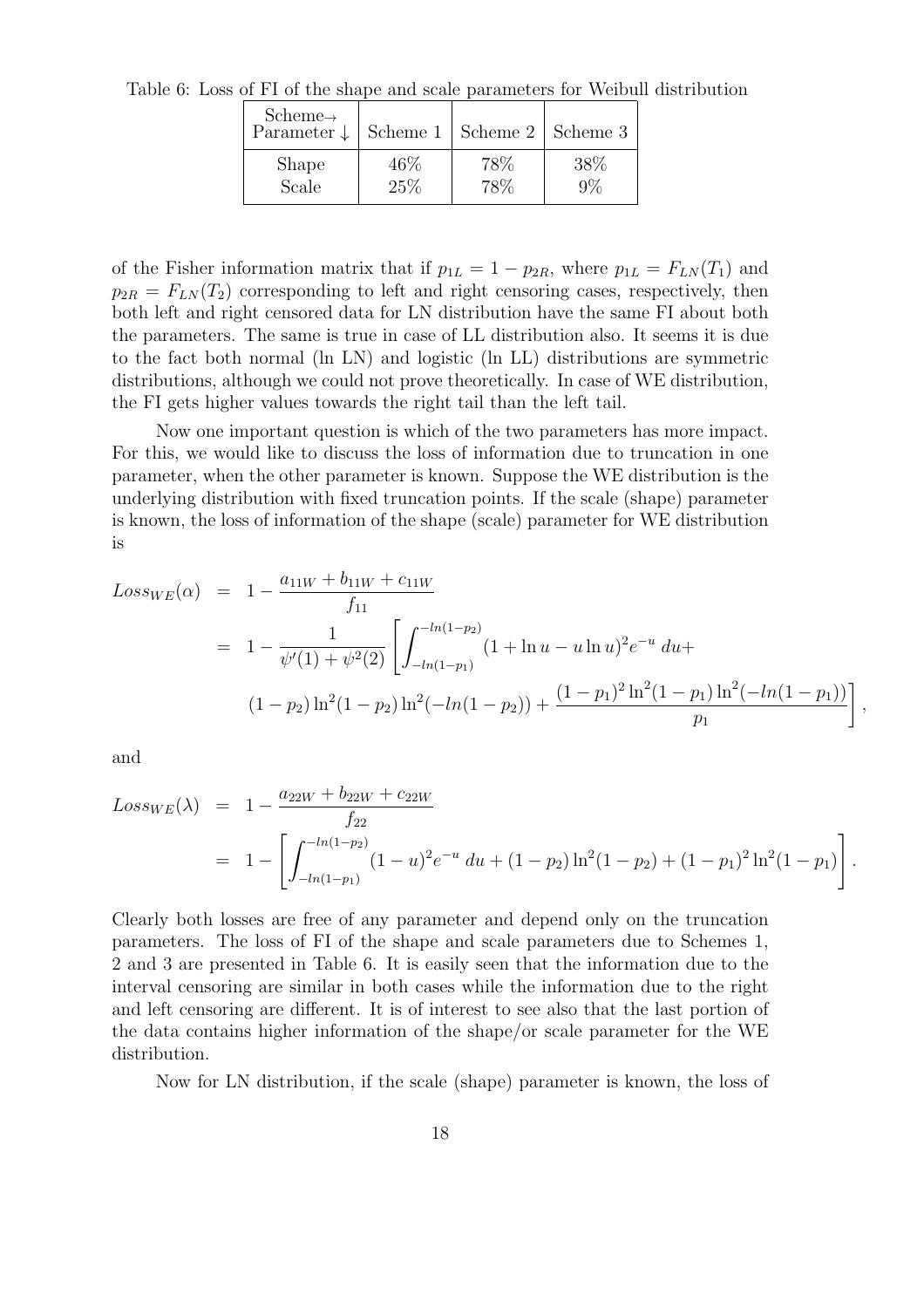Table 7: Loss of FI of the shape and scale parameters for the log-normal distribution

| $Scheme\rightarrow$<br>Parameter $\downarrow$ | Scheme 1 | Scheme 2 | Scheme 3 |
|-----------------------------------------------|----------|----------|----------|
| Shape                                         | 31%      | 80%      | 51%      |
| Scale                                         | 6%       | 72%      | 13%      |

information of the shape (scale) parameter is

$$
Loss_{LN}(\sigma) = 1 - \frac{1}{2} \left[ \int_{\Phi^{-1}(p_1)}^{\Phi^{-1}(p_2)} (1 - u^2)^2 \phi(u) \, du + \frac{[\phi(\Phi^{-1}(p_2))]^2 (\Phi^{-1}(p_2))^2}{1 - p_2} + \frac{[\phi(\Phi^{-1}(p_1))]^2 (\Phi^{-1}(p_1))^2}{p_1} \right],
$$

and

$$
Loss_{LN}(\beta) = 1 - \left[ \int_{\Phi^{-1}(p_1)}^{\Phi^{-1}(p_2)} u^2 \phi(u) \, du + \frac{[\phi(\Phi^{-1}(p_2))]^2}{1 - p_2} + \frac{[\phi(\Phi^{-1}(p_1))]^2}{p_1} \right].
$$

For LN distribution, the losses of FI of the shape and scale parameters under different schemes are presented in Table 7. It is clear that the maximum information of the shape and scale parameters of LN distribution is occurred in the initial portion of the data.

Proceeding similarly, the losses of FI of the shape and scale parameters of LL are

$$
Loss_{LL}(\gamma) = 1 - \frac{1}{3(1 + \frac{\pi^2}{3})} \left[ \int_{\frac{p_1}{1 - p_1}}^{\frac{p_2}{1 - p_2}} [1 + \ln u - \frac{2u \ln u}{1 + u}]^2 + (1 - p_2) p_2^2 \ln^2(\frac{p_2}{1 - p_2}) + p_1 (1 - p_1)^2 \ln^2(\frac{p_1}{1 - p_1}) \right],
$$

and

$$
Loss_{LL}(\xi) = 1 - \left[ \int_{\frac{p_1}{1-p_1}}^{\frac{p_2}{1-p_2}} \frac{(1-u)^2}{(1+u)^4} + p_2^2 (1-p_2) + p_1 (1-p_1)^2 \right],
$$

respectively. The loss of information for the shape and scale parameters for different censoring schemes are presented in Table 8. It is clearly observed that for both the LN and LL, the initial portion of the data has more information than the right tail, where as for the WE distribution it is the other way.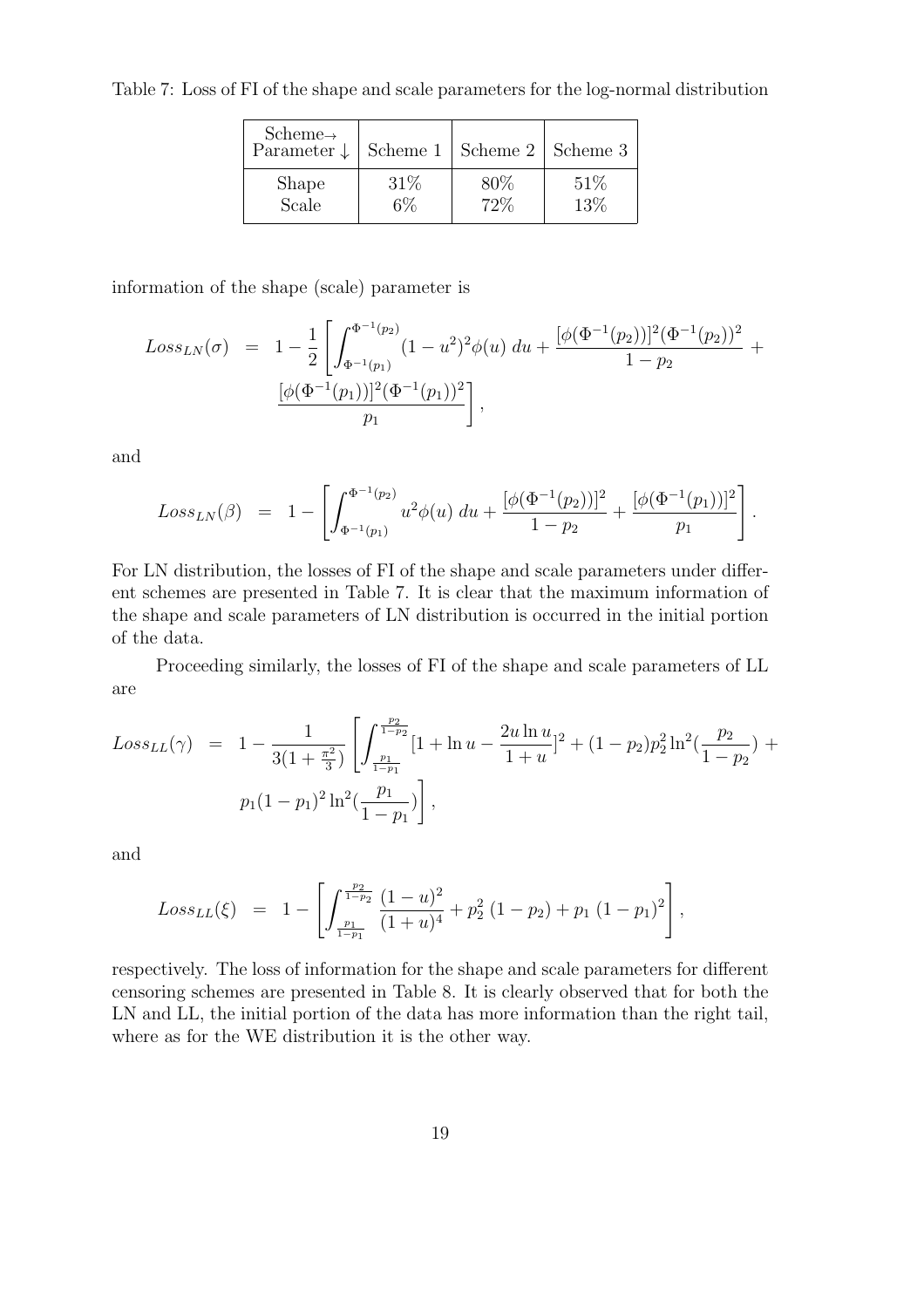Table 8: Loss of FI of the shape and scale parameters for the log-logistic distribution

| $Scheme\rightarrow$<br>Parameter $\downarrow$ |       | Scheme $1 \mid$ Scheme $2 \mid$ Scheme 3 |     |
|-----------------------------------------------|-------|------------------------------------------|-----|
| Shape                                         | 26%   | 74%                                      | 51% |
| Scale                                         | $2\%$ | 57%                                      | 14% |

## 6 Data analysis

Here we discuss the analysis of real life data representing the fatigue life(rounded to the nearest thousand cycles) for 67 specimens of Alloy T7987 that failed before having accumulated 300 thousand cycles of testing. Their recorded values (in hundreds) are

0.94 1.18 1.39 1.59 1.71 1.89 2.27 0.96 1.21 1.40 1.59 1.72 1.90 2.56 0.99 1.21 1.41 1.59 1.73 1.96 2.57 0.99 1.23 1.41 1.59 1.76 1.97 2.69 1.04 1.29 1.43 1.62 1.77 2.03 2.71 1.08 1.31 1.44 1.68 1.80 2.05 2.74 1.12 1.33 1.49 1.68 1.80 2.11 2.91 1.14 1.35 1.49 1.69 1.84 2.13 1.17 1.36 1.52 1.70 1.87 2.24 1.17 1.39 1.53 1.70 1.88 2.26.

First we provide some preliminary data analysis results. The mean, median, standard deviation and the coefficient of skewness are 1.6608, 1.5900, 0.4672, 0.7488, respectively. The histogram of the above data set is presented in Figure 3 From



Figure 3: Histogram of the fatigue data.

the preliminary data analysis, it is clear that a skewed distribution may be used to analyze this data set. Barreto-Souza et al. (2010) fitted the Weibull-geometric, extended exponential geometric and WE models to this real data set. Graphically, Meeker and Escobar(1998, p. 149) showed that the LN distribution provides a much better fit than WE distribution. Before progressing further we provide the plot of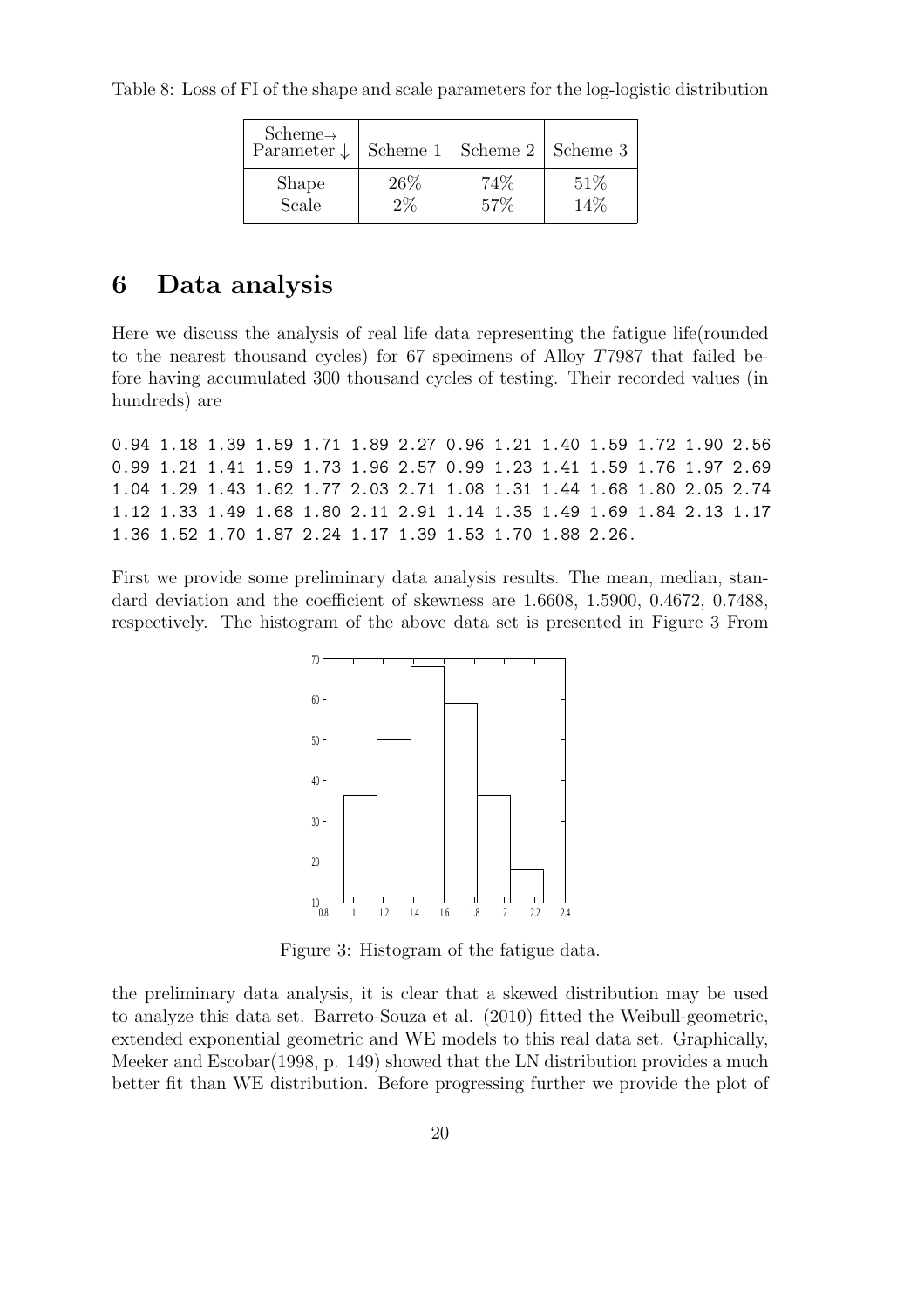| $\alpha \downarrow$ | $\tilde{\sigma}$ | $\tilde{\beta}$ | $\tilde{\gamma}$ | $\tilde{\xi}$ | $TI_{WE}$  | $TI_{LN}$ | $TI_{LL}$  | $TV_{WE}$ | $TV_{LN}$  | $TV_{LL}$ |
|---------------------|------------------|-----------------|------------------|---------------|------------|-----------|------------|-----------|------------|-----------|
| $0.5\,$             | 2.5651           | $0.3152\,$      | 1.3918           | $\,0.3965\,$  | 4.1134     | 1.6458    | 1.6252     | 5.5938    | 5.6498     | 2.7661    |
|                     |                  |                 |                  |               | 1.6913     | 0.4951    | 0.6623     | 18.8675   | 18.6383    | 7.3245    |
|                     |                  |                 |                  |               | 6.2757     | 1.6458    | 1.6252     | 4.7996    | 5.6498     | 2.7661    |
| 0.8                 | 1.6032           | 0.4860          | 0.8699           | 0.5609        | $2.0136\,$ | 2.0815    | 2.7803     | 2.7382    | 2.5921     | 1.4452    |
|                     |                  |                 |                  |               | 0.7800     | 0.6242    | 1.0962     | 8.7020    | 8.5259     | 3.7021    |
|                     |                  |                 |                  |               | 2.9928     | 2.0815    | 2.7803     | 2.2889    | 2.5921     | 1.4452    |
| 1.0                 | 1.2826           | $0.5615\,$      | 0.6959           | 0.6297        | 1.7315     | 2.6455    | 3.9000     | 2.3546    | 1.8015     | 1.0463    |
|                     |                  |                 |                  |               | 0.6292     | 0.7923    | 1.5197     | 7.0191    | $5.9175\,$ | 2.6492    |
|                     |                  |                 |                  |               | 2.5048     | 2.6455    | 3.9000     | 1.9157    | 1.8015     | 1.0463    |
| 1.2                 | 1.0688           | 0.6182          | $0.5799\,$       | 0.6802        | 1.7616     | 3.3532    | 5.2638     | 2.3956    | 1.3346     | 0.7946    |
|                     |                  |                 |                  |               | 0.6011     | 1.0033    | $2.0356\,$ | 6.7053    | 4.3797     | 1.9967    |
|                     |                  |                 |                  |               | 2.4837     | 3.3532    | 5.2638     | 1.8996    | 1.3346     | 0.7946    |
| 1.4                 | 0.9161           | 0.6621          | $0.4971\,$       | 0.7187        | 1.9708     | 4.1886    | 6.8642     | 2.6800    | 1.0322     | 0.6247    |
|                     |                  |                 |                  |               | $0.6402\,$ | 1.2524    | 2.6403     | 7.1415    | 3.3846     | 1.5611    |
|                     |                  |                 |                  |               | 2.7253     | 4.1886    | 6.8642     | 2.0843    | 1.0322     | 0.6247    |
| 1.6                 | 0.8016           | 0.6971          | 0.4349           | 0.7490        | 2.3034     | 5.1441    | 8.7018     | 3.1324    | 0.8237     | 0.5039    |
|                     |                  |                 |                  |               | 0.7233     | 1.5372    | 3.3339     | 8.0692    | 2.6996     | 1.2543    |
|                     |                  |                 |                  |               | 3.1440     | 5.1441    | 8.7018     | 2.4046    | 0.8237     | 0.5039    |
| 1.8                 | 0.7125           | 0.7257          | 0.3866           | 0.7734        | 2.7329     | 6.2169    | 10.7689    | 3.7165    | 0.6734     | 0.4152    |
|                     |                  |                 |                  |               | 0.8395     | 1.8569    | 4.1134     | 9.3650    | 2.2060     | 1.0303    |
|                     |                  |                 |                  |               | 3.6994     | 6.2169    | 10.7689    | 2.8293    | 0.6734     | 0.4152    |
| 2.0                 | 0.6413           | 0.7493          | 0.3480           | 0.7935        | 3.2454     | 7.4050    | 13.0637    | 4.4134    | 0.5612     | 0.3481    |
|                     |                  |                 |                  |               | 0.9828     | 2.2110    | 4.9782     | 10.9638   | 1.8378     | 0.8618    |
|                     |                  |                 |                  |               | 4.3698     | 7.4050    | 13.0637    | 3.3420    | 0.5612     | 0.3481    |

Table 9: The traces and variances of the FI matrices of  $LN(\tilde{\sigma}, \tilde{\beta}), LL(\tilde{\gamma}, \tilde{\xi})$  and  $WE(\alpha, 1)$  for three different censoring schemes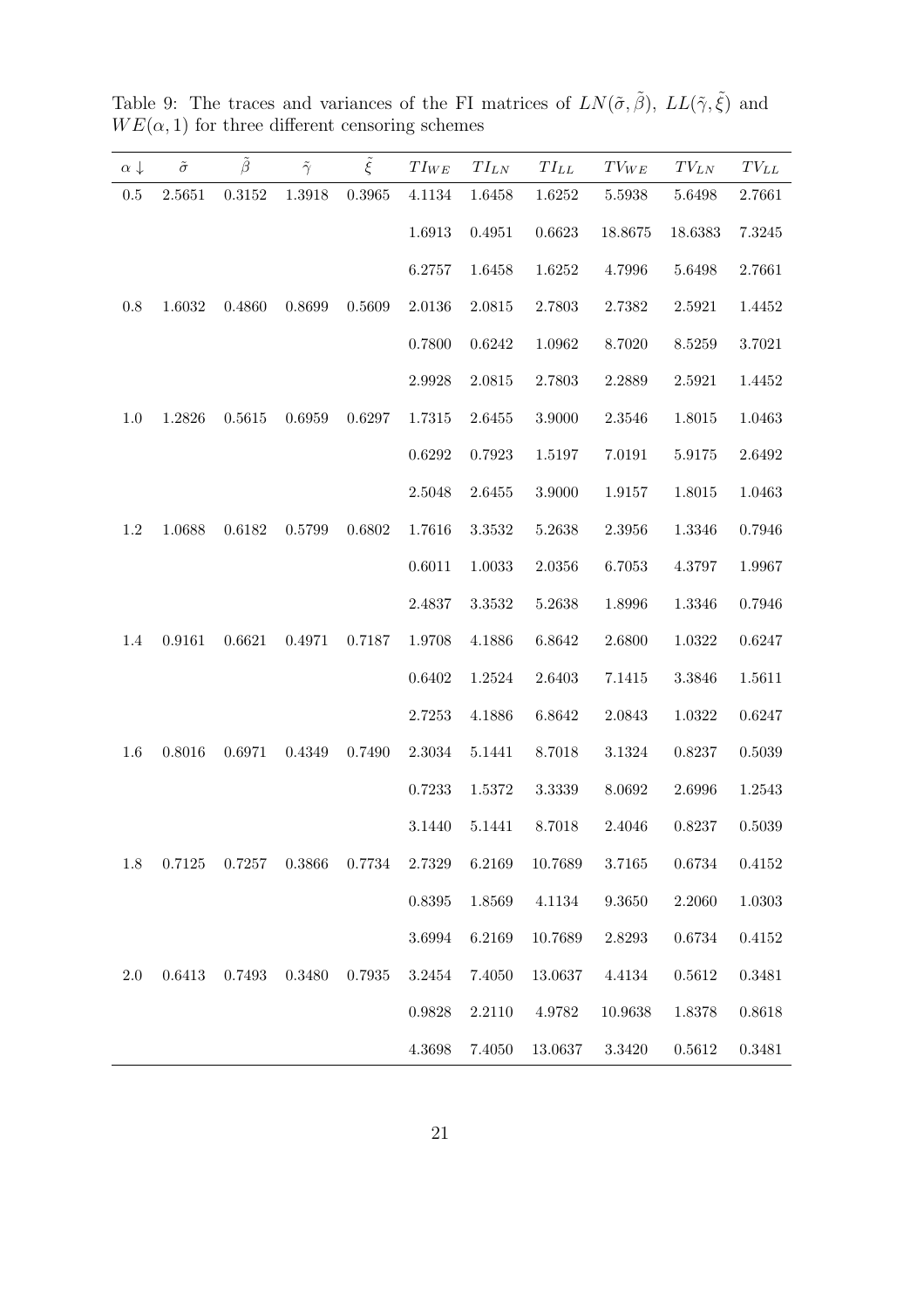the scaled total time on test (TTT) transform. It is well known that the scaled TTT transform plot provides an indication about the shape of the hazard function. For example, if the plot is a concave function then it indicates that the hazard function is an increasing function, or if the plot is first concave and then convex, it indicates that the hazard function is an upside down function etc. We provide the plot of the scaled TTT transform in Figure 4. Although, it is not very clear, it has an indication that at the beginning it is concave and then it is convex. It indicates that the hazard function is an upside down function.



Figure 4: Scaled TTT transform plot.

Now we fit all the three distributions WE, LN and LL to this data set. The MLEs of the models parameters are computed numerically using Newton-Raphson (NR) method. The MLEs, the Kolmogorov-Smirnov (K-S) distances between the fitted and the empirical distribution functions and the corresponding p-values (between parentheses) are presented in Table 10. The empirical and fitted distribution functions are presented in Figure 5. The CDFs of LN and LL are very close to each other, and the CDF of WE is quite different than the other two.



Figure 5: Empirical and fitted distribution functions.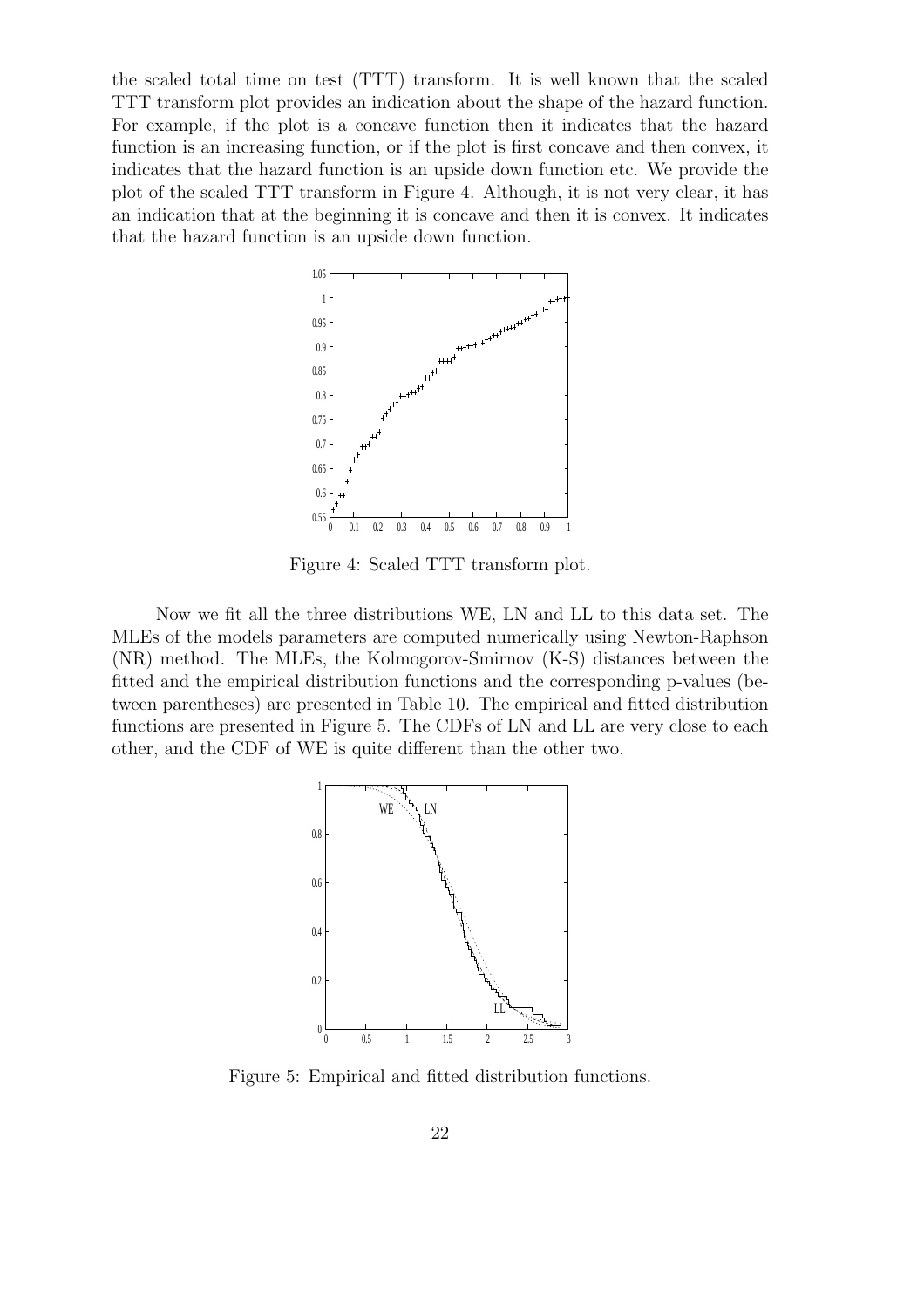|          | WE model  |                |
|----------|-----------|----------------|
| $\alpha$ | $\lambda$ | $K-S$          |
| 3.7257   | 0.5446    | 0.0973(0.5497) |
|          | LN model  |                |
| $\sigma$ |           | $K-S$          |
| 0.2722   | 1.5998    | 0.0418(0.9998) |
|          | LL model  |                |
|          | ξ         | $K-S$          |
| 0.1576   | 1.5998    | .0502(0.9959)  |

Table 10: MLEs, K-S statistics and the corresponding p-values of the data set

The maximized log-likelihood (MLL) values for WE, LN and WE distributions are, respectively, −44.746, −39.381 and −40.640. Therefore, based on MLL and K-S statistics it is observed that both LN and LL fit the data equally well, although LN provides a slightly better fit than LL.

Now let us compute the estimated FI matrices for the WE, LN and LL models and they are as follows:

$$
I_{WE}(\hat{\alpha}, \hat{\lambda}) = \begin{pmatrix} 0.1314 & 0.7763 \\ 0.7763 & 46.8016 \end{pmatrix}, I_{LN}(\hat{\sigma}, \hat{\beta}) = \begin{pmatrix} 26.9840 & 0 \\ 0 & 5.2734 \end{pmatrix},
$$

and

$$
I_{LL}(\hat{\gamma}, \hat{\xi}) = \begin{pmatrix} 57.5573 & 0 \\ 0 & 5.2437 \end{pmatrix}.
$$

Now if we consider the total asymptotic variances of the three cases, they are as follows:

$$
TV_{WE} = 8.4622, \ TV_{LN} = 0.2267, \ TV_{LL} = 0.2081.
$$

Hence, based on all these we conclude that LN is the most preferred among these three distributions for this particular data set.

Next, let us assess the variance of the  $p$ -th percentile estimators of the three distributions for various choices of p. Figure 3 shows the asymptotic variance of the p-th percentile estimators for complete and censored samples. For complete sample, it is clear that the WE distribution has higher variance than LN and LL distributions for  $p < 0.7$ . It is also evident from Figure Figure 6 that asymptotic variances of the p-th percentile estimators for censored samples for LN and LL are different while their respective curves tend to be identical for complete sample case. This concludes that both distributions LN and LL can be discriminated easily when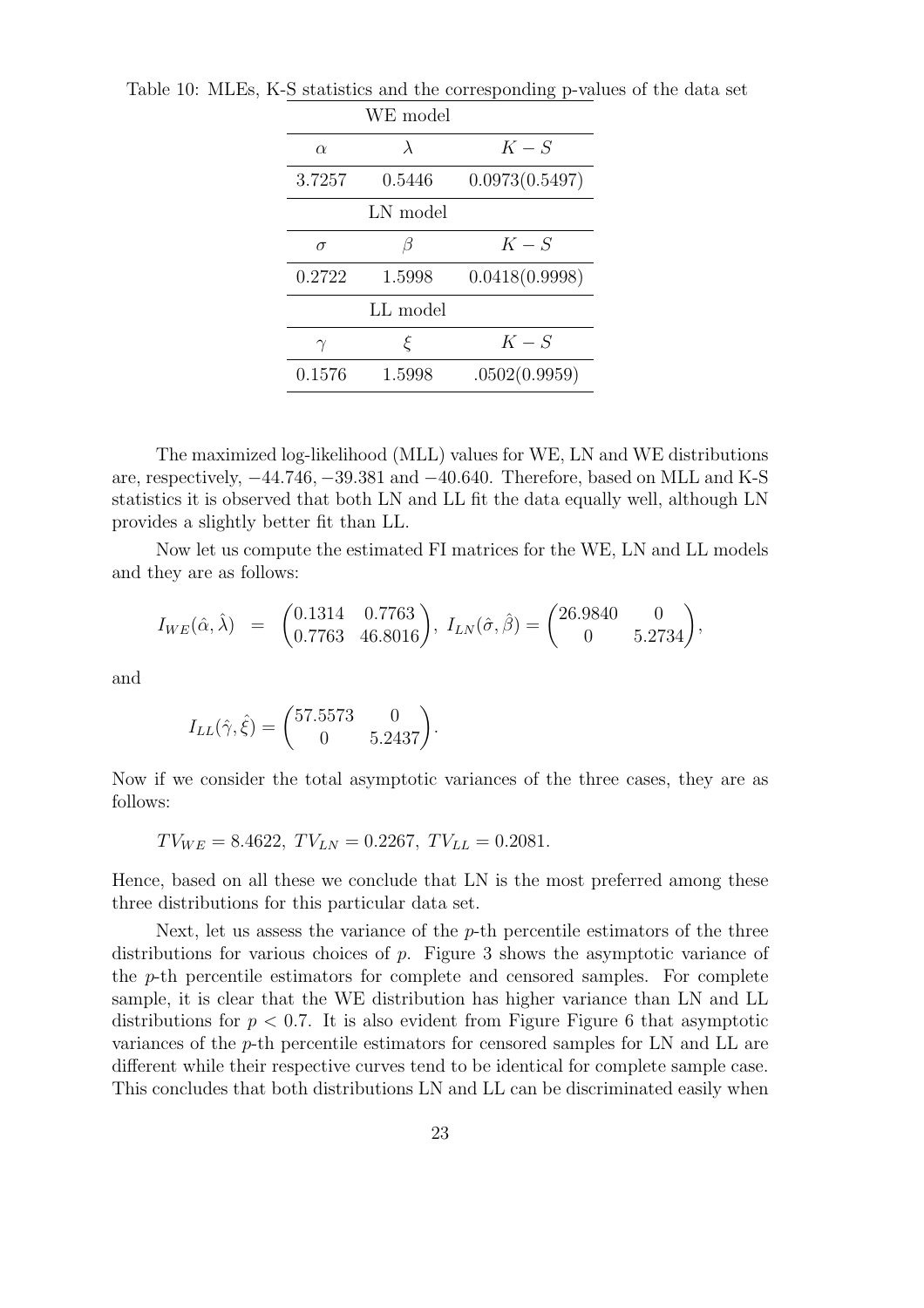the censoring data set is available. By taking a censoring observation on  $[T_1, T_2]$ with  $p_1 = 0.15$  and  $p_2 = 0.90$ , the FI matrices for WE, LN and LL distributions are computed to be

$$
I_{WE}(\hat{\alpha}, \hat{\lambda}) = \begin{pmatrix} 0.0488 & 0.8918 \\ 0.8918 & 35.1012. \end{pmatrix}, I_{LN}(\hat{\beta}, \hat{\theta}) = \begin{pmatrix} 5.4529 & 0.1678 \\ 0.1678 & 1.4947 \end{pmatrix}
$$

and

$$
I_{LL}(\hat{\beta}, \hat{\theta}) = \begin{pmatrix} 28.5881 & 5.7614 \\ 5.7614 & 3.2150 \end{pmatrix}
$$

respectively. Based on the FI matrices for complete and censored data sets, it is observed the loss of information due to truncation for LN distribution is much more than WE and LL distributions with respect to both parameters, while the loss of information of the shape parameter due truncation for WE and LL is much more than that of the scale parameters for the same distributions.



Figure 6: The variances of the pth percentile estimators for WE, LN and LL distributions for complete (left) and censored (right) samples.

# 7 Conclusions

In this article, we have considered the problem of discrimination among the WE, LN and LL distributions using three different methods. The asymptotic variance of the percentile estimators is also compared for these three distributions. It is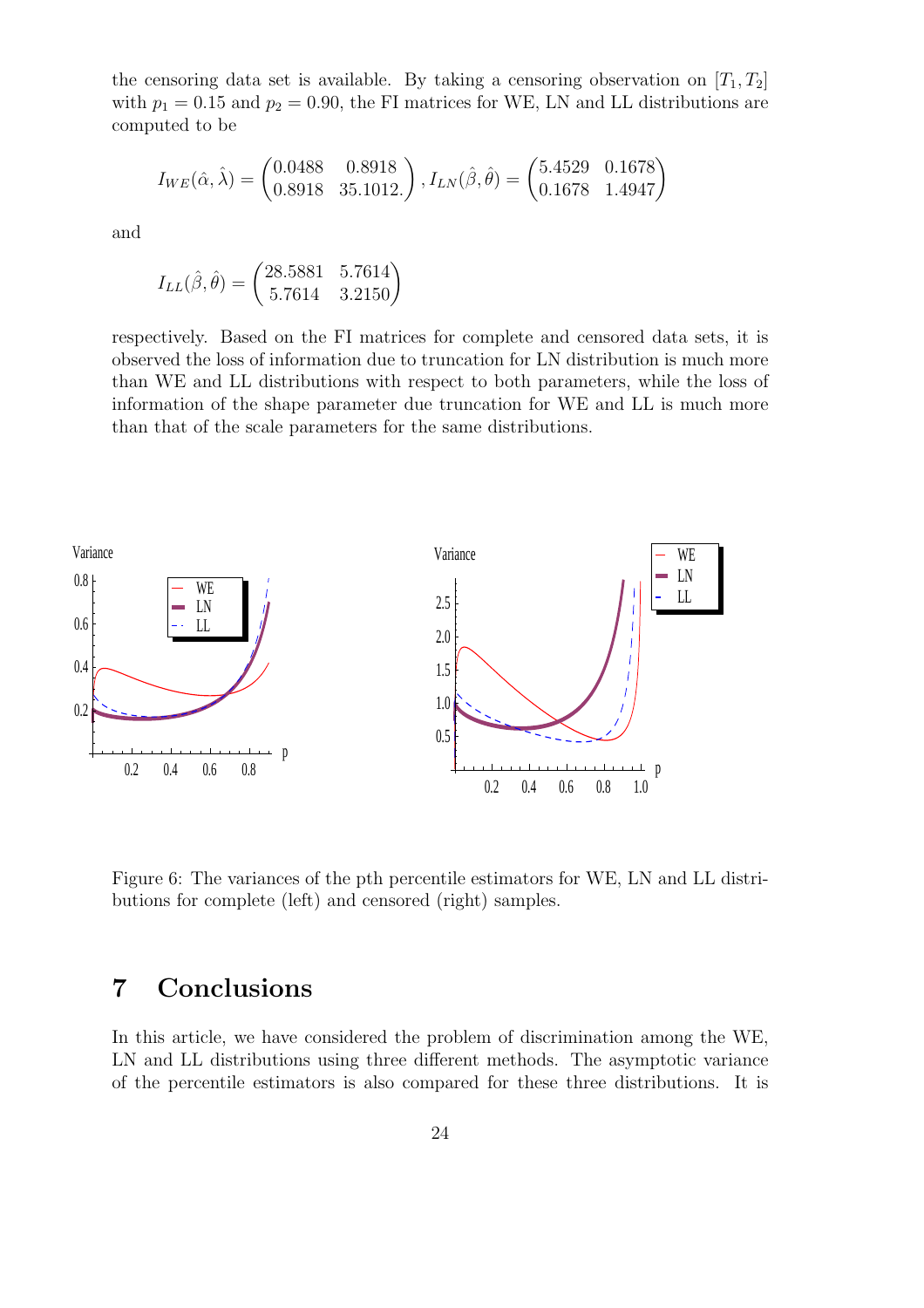observed that although the three distributions can be chosen as appropriate fitting models for a specific data set, the total information of Fisher information matrix as well as the asymptotic variance of the percentile estimators can be quite different. An extensive simulation experiment has been carried out to compute the PCS by different methods, and it is observed that the method based on the Fisher information measure competes with the other existing methods well, especially for certain ranges of parameter values.

## Acknowledgement

The authors would like to thank the unknown reviewers for their constructive comments which have helped to improve the manuscript significantly.

# Appendix

### Proof of Theorem 1:

Taking the natural logarithm for the PDF of the LL distribution, we get

$$
\ln f_{LL}(x;\gamma,\xi) \propto -\ln \gamma + \frac{1}{\gamma} (\ln x - \ln \xi) - 2\ln(1 + e^{\frac{(\ln x - \ln \xi)}{\gamma}}). \tag{13}
$$

Differentiating both sides of (13) with respect to  $\gamma$  and  $\xi$ , respectively, we have

$$
\frac{\partial \ln f_{LL}(x;\gamma,\xi)}{\partial \gamma} = -\frac{1}{\gamma} \left[1 + \frac{1}{\gamma} (\ln x - \ln \xi) - 2 \frac{e^{\frac{(\ln x - \ln \xi)}{\gamma}}}{1 + e^{\frac{(\ln x - \ln \xi)}{\gamma}}} \frac{(\ln x - \ln \xi)}{\gamma} \right],
$$

and

$$
\frac{\partial \ln f_{LL}(x;\gamma,\xi)}{\partial \xi} = -\frac{1}{\gamma \xi} (1 - 2 \frac{e^{\frac{(\ln x - \ln \xi)}{\gamma}}}{1 + e^{\frac{(\ln x - \ln \xi)}{\gamma}}} ).
$$

Then

$$
f_{11L} = \frac{1}{\gamma^2} \int_0^\infty \left[1 + \frac{(\ln x - \ln \xi)}{\gamma} - 2\frac{(\ln x - \ln \xi)}{\gamma} \frac{e^{\frac{(\ln x - \ln \xi)}{\gamma}}}{1 + e^{\frac{(\ln x - \ln \xi)}{\gamma}}}\right]^2 f_{LL}(x; \gamma, \xi) dx,
$$

$$
f_{22L} = \frac{1}{\gamma^2 \xi^2} \int_0^\infty \left[ 2 \, \frac{e^{\frac{(\ln x - \ln \xi)}{\gamma}}}{1 + e^{\frac{(\ln x - \ln \xi)}{\gamma}}} - 1 \right]^2 f_{LL}(x; \gamma, \xi) \, dx.
$$

By simple transformation techniques, we may readily obtain

$$
f_{11L} = \frac{1}{\gamma^2} \int_0^1 [1 + \ln(\frac{1-z}{z}) - 2 \ln(\frac{1-z}{z}(1-z))^2 dz, \text{ and } f_{22L} = \frac{1}{3\gamma^2 \xi^2}.
$$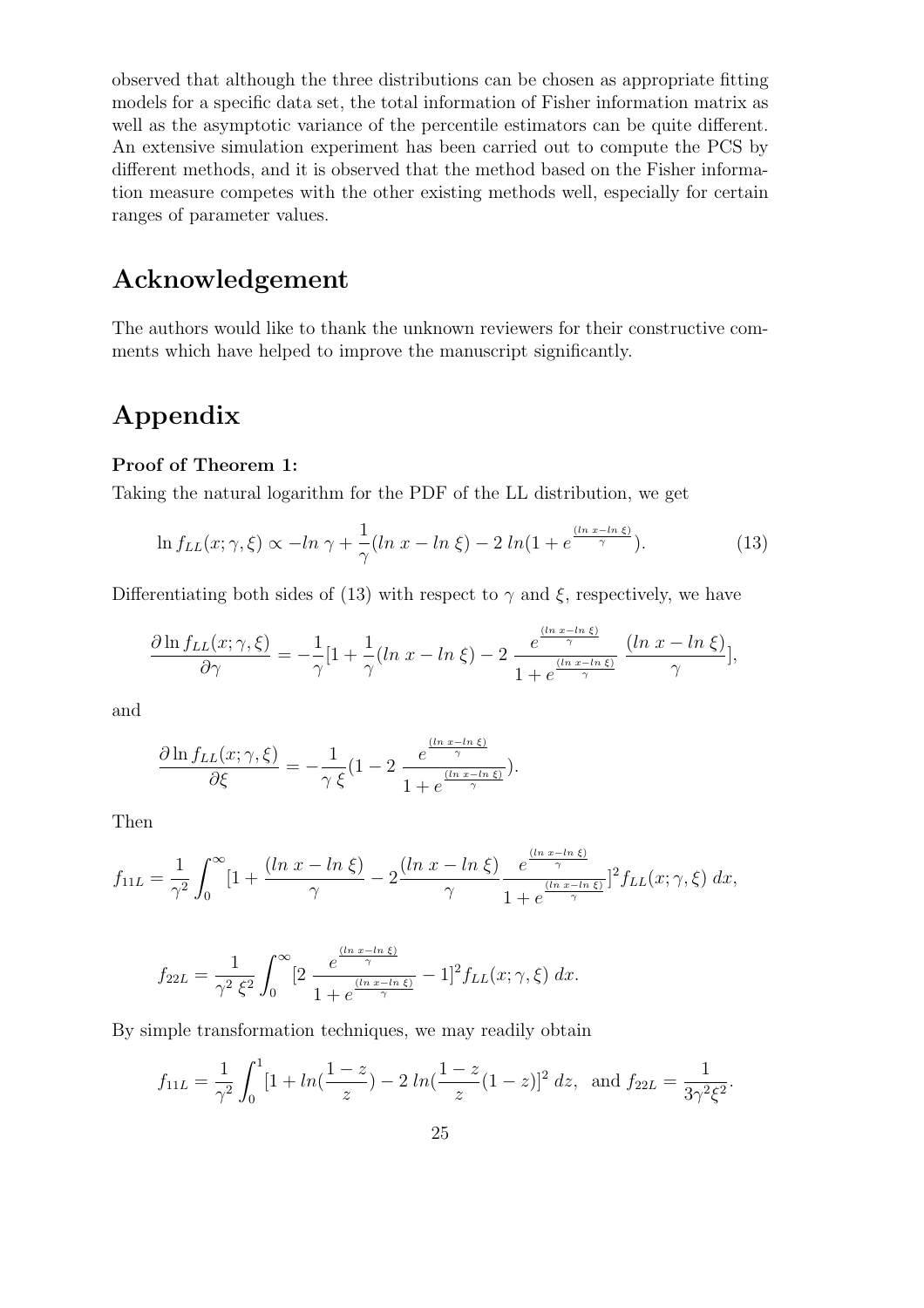A more simplified expression of  $f_{11L}$  can be obtained by using the second derivative approach as follows:

$$
f_{11L} = -E \frac{\partial^2 ln f(x; \gamma, \xi)}{\partial \gamma^2}
$$
  
=  $-\frac{1}{\gamma^2} - \frac{2}{\gamma^2} E \left( \frac{ln x - ln \xi}{\gamma} \right) + \frac{4}{\gamma^2} E \left[ \frac{ln x - ln \xi}{\gamma} \frac{e^{\frac{ln x - ln \xi}{\gamma}}}{1 + e^{\frac{ln x - ln \xi}{\gamma}}} \right]$   
+  $\frac{2}{\gamma^2} E \left[ \left( \frac{ln x - ln \xi}{\gamma} \right)^2 \frac{e^{\frac{ln x - ln \xi}{\gamma}}}{\left( 1 + e^{\frac{ln x - ln \xi}{\gamma}} \right)^2} \right].$  (14)

Since the integrand function involved in the second term of the right hand side of (14) is odd function, its integral becomes 0. By using the substitution arguments, we con readily obtain the following identities:

$$
E\left[\frac{\ln x - \ln \xi}{\gamma} \frac{e^{\frac{\ln x - \ln \xi}{\gamma}}}{1 + e^{\frac{\ln x - \ln \xi}{\gamma}}}\right] = \int_0^1 \left[\ln(1 - z) - \ln z\right](1 - z) dz = \frac{1}{2},
$$

and

$$
E\left[ \left( \frac{\ln x - \ln \xi}{\gamma} \right)^2 \frac{e^{\frac{\ln x - \ln \xi}{\gamma}}}{(1 + e^{\frac{\ln x - \ln \xi}{\gamma}})^2} \right] = \int_0^1 \left[ \ln(1 - z) - \ln z \right]^2 z (1 - z) dz
$$
  
=  $\frac{19}{54} - 2 \int_0^1 \ln z \ln(1 - z) z (1 - z) dz.$ 

This leads to

$$
f_{11L} = \frac{1}{\gamma^2} \left\{ \frac{46}{27} - 4 \int_0^1 \ln z \ln(1-z) \ z(1-z) \ dz \right\}.
$$
 (15)

.

By using the Taylor's series expansion of  $-ln(1-z) = \sum_{j=0}^{\infty} z^j/j$  and the identity (see, Gradshteyn and Ryzhik (1994), §4.272.16, p.548), we have

$$
\int_0^1 (-\ln z) z^{j+1} (1-z) dz = \sum_{j=0}^\infty \sum_{k=0}^1 {1 \choose k} \frac{(-1)^k}{(j+k+2)^2}
$$

$$
= \sum_{j=1}^\infty \frac{1}{j} \left[ \frac{1}{(j+2)^2} - \frac{1}{(j+3)^2} \right]
$$

The series appeared on the right hand side of the above identity can be computed easily by a straightforward algebra of partial fractions decomposition, telescoping series arguments and using the Euler-Riemann zeta function  $\zeta(2) = \sum_{i=1}^{\infty} 1/i^2 =$  $\pi^2/6$ . This gives

$$
\int_0^1 (-\ln z) z^{j+1} (1-z) dz = \frac{74 - 6\pi^2}{216},
$$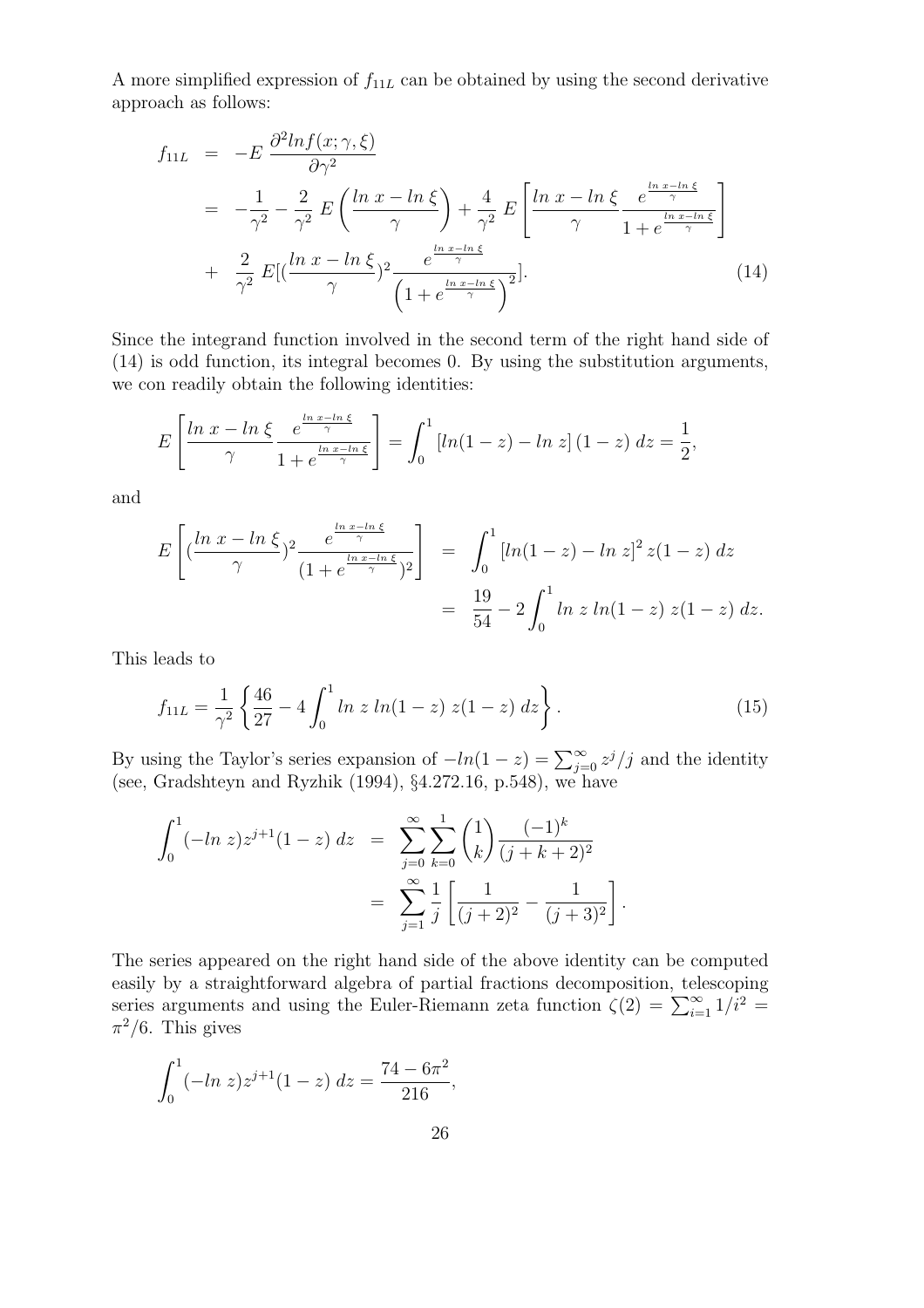and consequently we simplify (15) as follows:

$$
f_{11L} = \frac{1}{3\gamma^2} \left( 1 + \frac{\pi^2}{3} \right).
$$

Similarly, by differentiating (13) with respect to  $\xi$  and  $\gamma$ , respectively, and then we have

$$
f_{12L} = f_{21L} = -\frac{1}{\gamma^2 \xi} + \frac{2}{\gamma^2 \xi} \int_{-\infty}^{\infty} \left[1 + y + e^y\right] \frac{e^{2y}}{1 + e^{2y}} dy,
$$

and this in turn  $f_{12L} = f_{21L} = 0$  by straightforward integration techniques.

# References

- [1] Ahmad, M. A., Raqab, M. Z. and Kundu, D. (2017). Discriminating between the generalized Rayleigh and Weibull distributions: Some comparative studies, *Communications in Statistics-Simulation & Computation*, In Press, Online Link: http://dx.doi.org/10.1080/03610918.2015.1136415.
- [2] Alshunnar, F.S., Raqab, M.Z. and Kundu, D. (2010). On the comparison of the Fisher information of the log-normal and Weibull distributions, *Journal of Applied Statistics* 37, 391 - 404.
- [3] Barreto-Souza,W., de Morais, A. L. and Cordeiro, G.M. (2010). The Weibullgeometric distribution, *J* ournal of Statistical Computation and Simulation 81(5), 645-657.
- [4] Cox, D. R. (1962). Further results on tests of separate families of hypotheses, *Journal of the Royal Statistical Society*, Series B, Vol. 24, pp. 406-424.
- [5] Dey, A. K. and Kundu, D. (2009). Discriminating between the log-normal and log-logistic distributions, *Communications in Statistics-Theory & Methods* 39(2), 280-292.
- [6] Elsherpieny, E. A., Ibrahim, S. A., Radwan, N. U. (2013). Discrimination between Weibull and log-logistic distributions, *International Journal of Innovative Research in Science, Engineering and Technology* 2(8), 3358-3371.
- [7] Gradshteyn, I.S. and Ryzhik, I.M. (1994), In: A. Jeffrey (Ed), Table of Integrals Series and Products, 5th edn, Academic Press, San Diego, USA.
- [8] Gupta, R.D. and Kundu, D, (2006). On the comparison of Fisher information of the Weibull and GE distributions, *Journal of Statistical Planning & Inference* 136, 3130-3144.
- [9] Johnson, N.L., Kotz, S. and Balakrishnan, N. (1995). *Continuous Univariate Distribution*, Vol. 1, 2nd Ed., New York, Wiley.